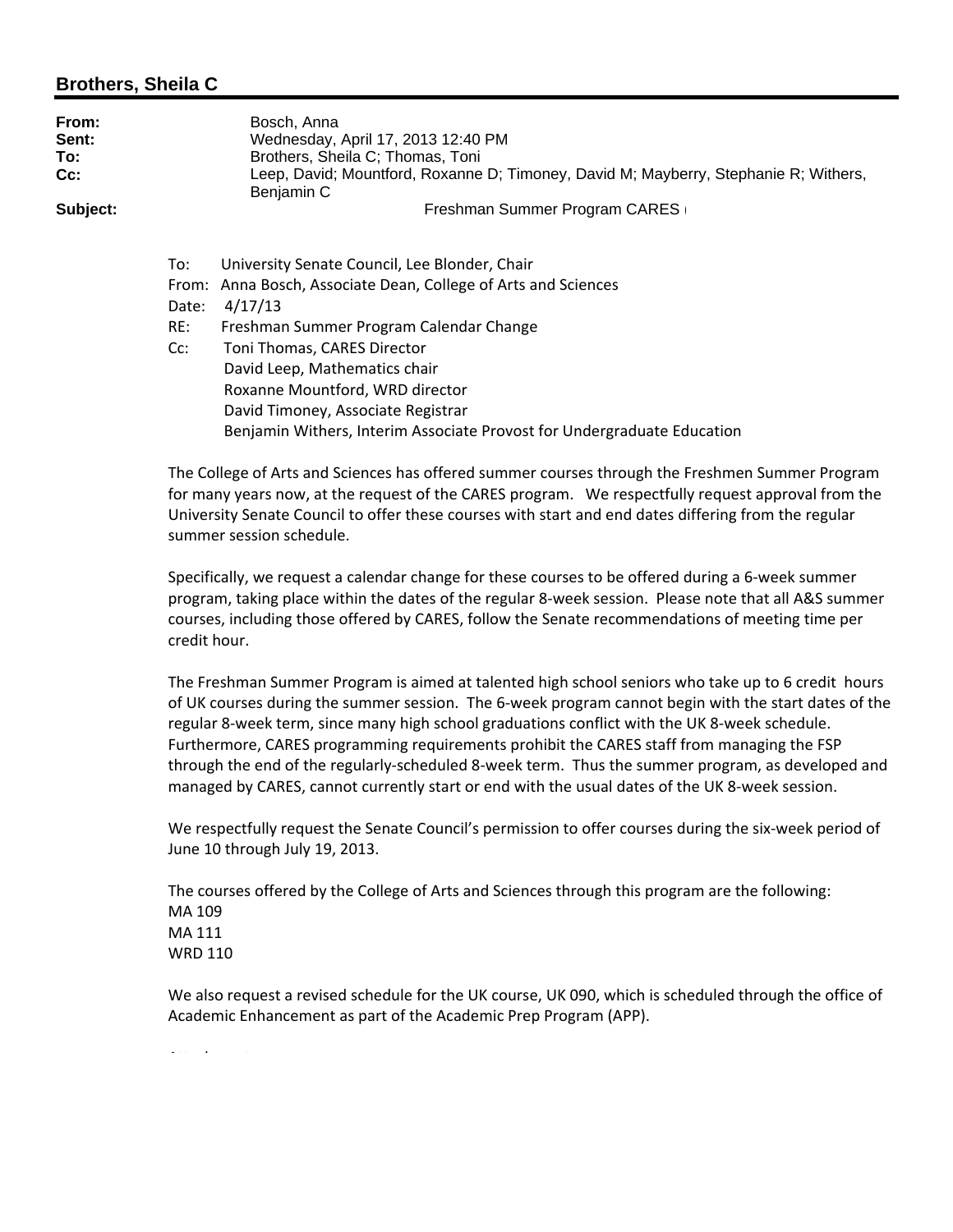

#### **Serge Ochanine Director of Undergraduate Studies**

Department of Mathematics 837 Patterson Office Tower Lexington, Kentucky 40506-0027 (859) 257-8837, Fax (859) 257-4078 serge.ochanine@ uky.edu

## **Memorandum**

**To:** Senate Council

- **CC:** David Leep, chair, Department of Mathematics
- **From:** Serge Ochanine, DUS, Department of Mathematics

**Date:** 4/11/2013

**Re:** Calendar Change for Summer II Courses

The Department of Mathematics in the College of Arts and Sciences is petitioning for a calendar change for the courses MA 109 021 and MA 111 021, offered during the 8-week summer session. The requested dates to offer the courses are June 10-July 19, 2013. The date change is being requested to support and accommodate the Office for Institutional Diversity's Center for Academic and Enrichment Services' Freshman Summer Program.

The Freshman Summer Program is offered to graduating high schools seniors and serves as a bridge program to ease the transition from high school to college. As a result of the high school calendars and pending graduations, it is not feasible to begin the program course at the start of the Summer II term. The 2012 FSP course syllabus is attached.

Sochanine

Serge Ochanine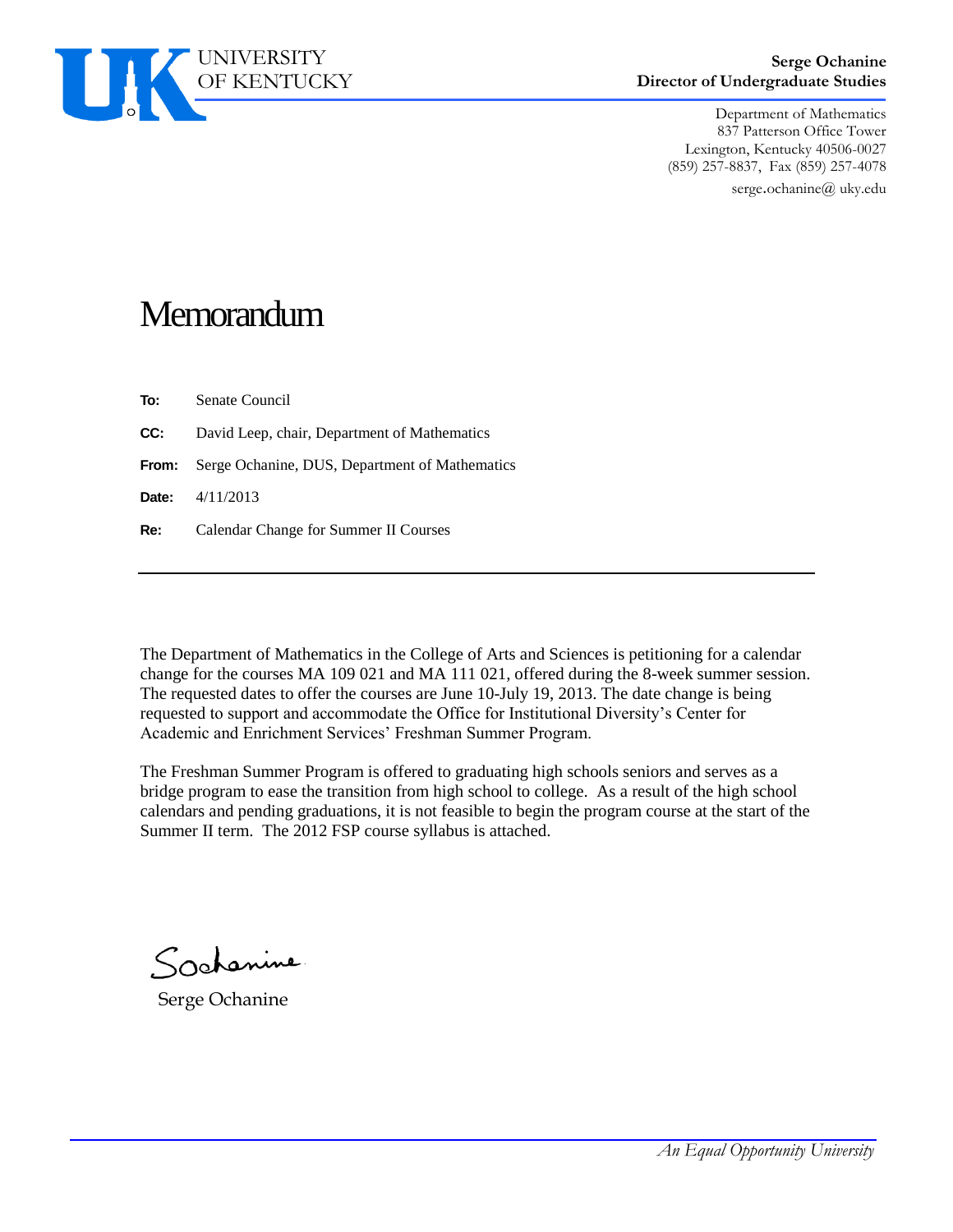#### MA 109 Section 021 Summer II, 2012 Page 1 of 2

### Contact Information

Instructor: Morgan Schreffler

Office: 902 Patterson Office Tower

**Office Hours:** T 6:00 - 7:00 PM, W 1:00 - 2:00 PM, F 2:30 - 3:30 PM, and by appointment

E-mail Address: morgan.schreffler@uky.edu

### Course Information

Text: College Algebra, by Thomas W. Hungerford and Douglas J. Shaw, 5th Edition ISBN 978-1-111-95167-2

Course Meetings: MTWRF 8:30 - 9:50 AM (lecture) MTR 1:00 - 2:20 PM (workshop)

### Course Goals

This course is intended to prepare you for either MA113 (Calculus I) or MA123 (Elementary Calculus). Throughout the semester we will be covering the following material:

- The Real Number System
- Solving Equations
- The Cartesian Coordinate System
- Systems of Equations
- Inequalities
- Functions, including:
	- Exponential Functions
	- Logarithmic Functions
	- Polynomials, and
	- Rational Functions
- Applications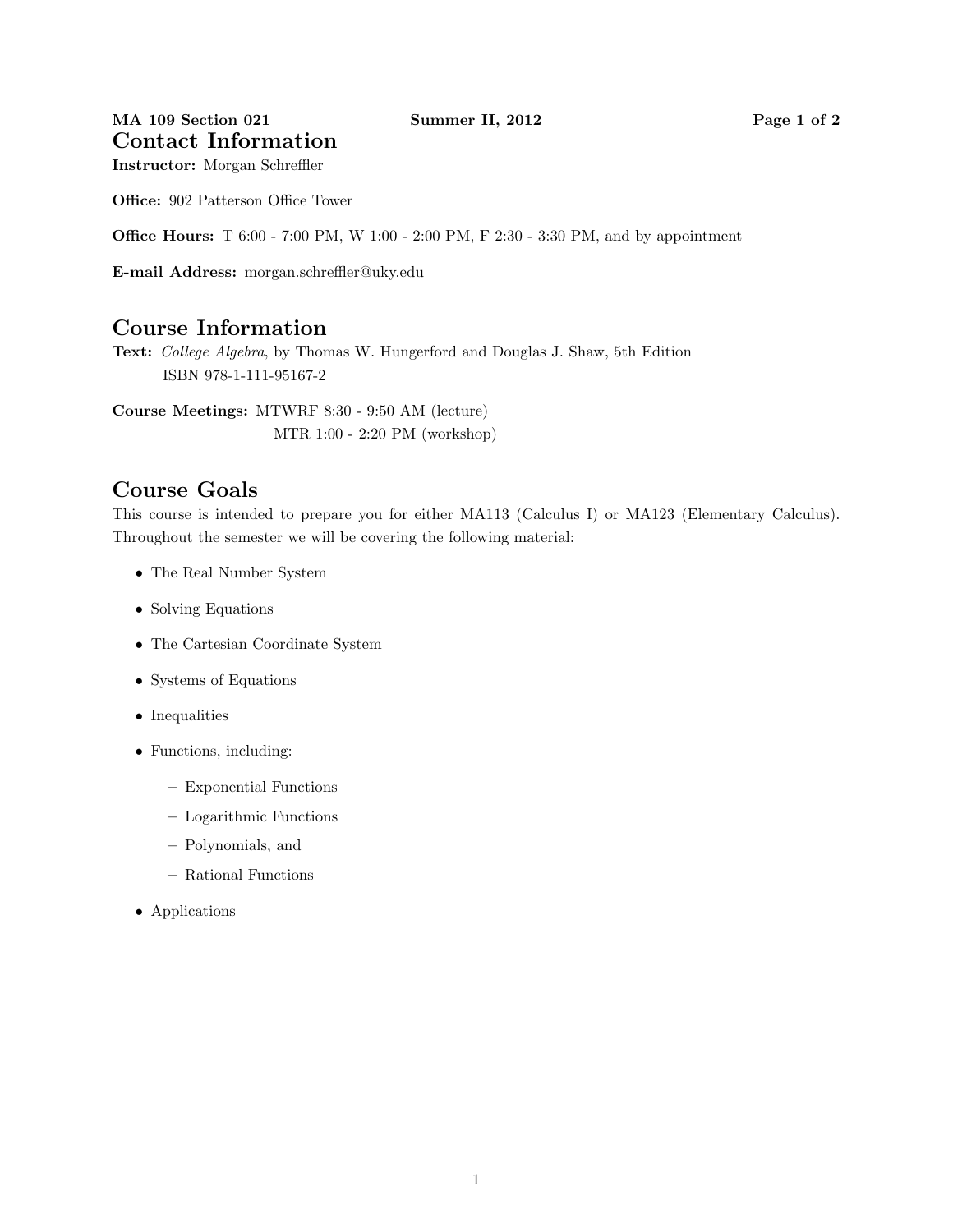- Daily Homework: Mathematics is not a spectator sport. You can not expect to learn math by simply sitting through lecture any more than you could expect to be a star athlete by watching other athletes play their sport and saying "Aah, now I can do it!" Math must be practiced every day. As such, odd-numbered problems from the textbook will be assigned every day as homework. These problems will not be collected or graded; they are entirely for your benefit.
- Attendance: Attendance is important and mandatory, both in lecture and in workshop. I will keep attendance by way of a daily, one-problem quiz taken from the homework. These are not intended to crush your grade, nor are they intended to launch you from a D to an A. They are for me to keep attendance and make sure you are practicing, and to warm you up for the day's discussion.
- Graded Assignments: Periodically, I will assign a small number of problems to collect and grade for partial credit. There will be no more than five of these assignments, and you will be given at least three school days to complete them.
- Exams: There will be three regular exams given throughout the semester, and one final. The exams are tentatively scheduled for June 22 (8:30), July 3 (1:00), and July 13 (8:30), and the final is tentatively scheduled for July 20 (8:30). The first three exams will not strictly be cumulative, but all mathematics is cumulative by nature, so expect to study old material as well as new when preparing for an exam. The final will be cumulative.

| Item               | Percentage of course grade |
|--------------------|----------------------------|
| Attendance Quizzes | 12                         |
| Graded Assignments | 16                         |
| Exam 1             | 16                         |
| Exam 2             | 16                         |
| Exam 3             | 16                         |
| Final Exam         | 94                         |

Grades: Final grades will be determined using the following distribution:

- Academic Honesty: Math is a collaborative activity. Rarely do you see new math developed by a single individual. More often than not, it is the product of a collective effort by many mathematicians. As such, I strongly encourage you to work in groups. However, when you turn something in to me, it should be your work and ONLY your work. Working together to come up with a solution is acceptable. Everyone turning in the exact same assignment word for word is not acceptable.
- Electronic Devices: I HATE when students use their phones during class. Please refrain from using electronic devices during class. This includes, but is not limited to: phones, pagers, iPods or MP3 players, and laptop computers.
- Classroom Etiquette: Please be respectful to me and to your fellow classmates. We are all in this together! For anything I have failed to mention, please refer to University or CARES Policy.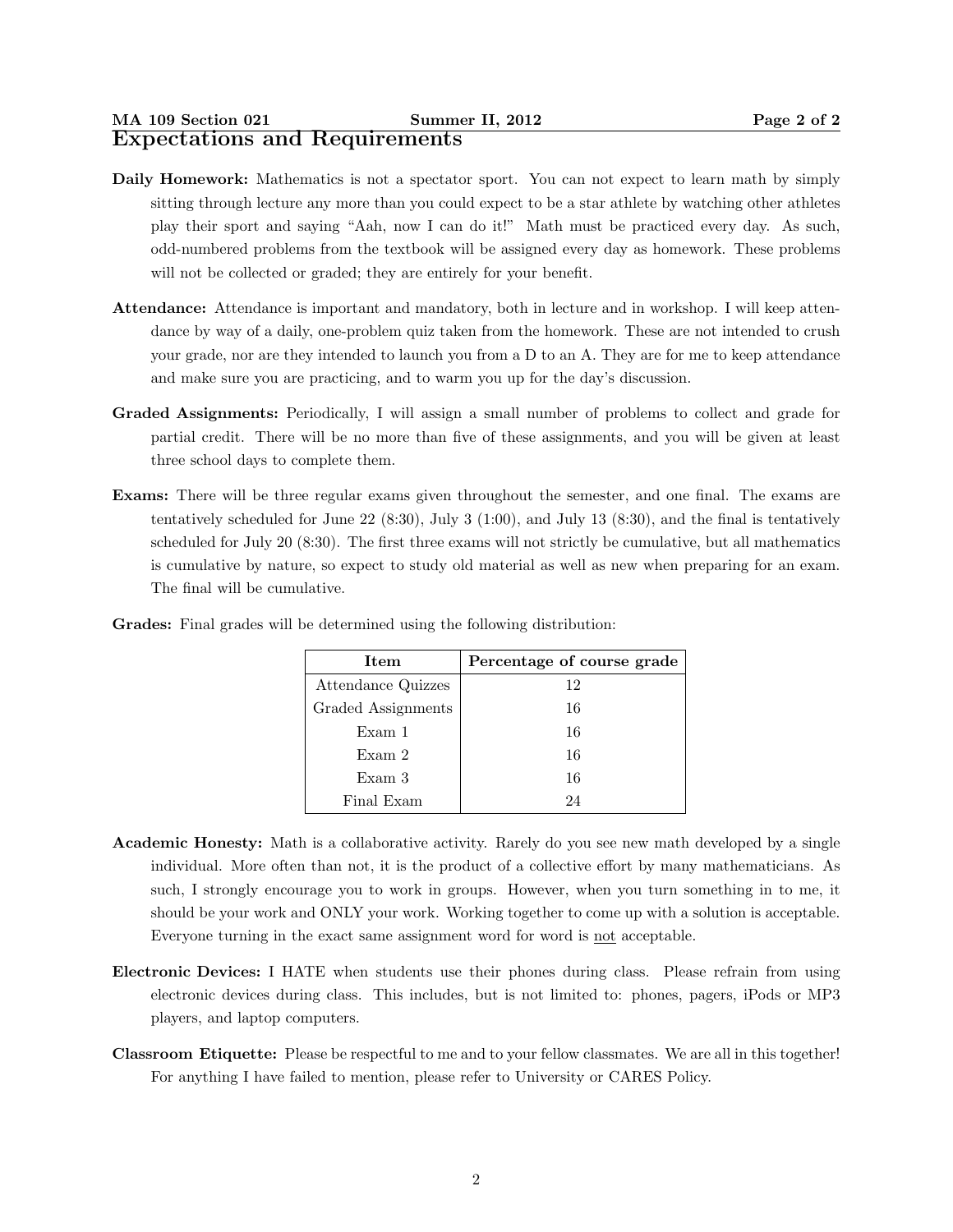## MA 111–021: Introduction to Contemporary Mathematics Course Syllabus - Summer 2011 MTWRF 8:30–9:50 CB 337 MTR 1:00–2:20 POT 05

| <b>Instructor</b> Kayla Blyman |
|--------------------------------|
| Office: POT 906                |
| Email: kayla.blyman@uky.edu    |
| Phone: 859-257-6817            |
| Office Hours: By Appointment   |

- Course Description This course explores mathematical methods in a series of applied areas, such as Mathematics of Voting, Mathematics of Sharing, Mathematics of Finance, and Mathematics of Travel. The course is not available to persons who have received credit in any mathematics course of a higher number with the exception of MA 112, MA 123, MA 162, MA 201, and MA 202. Credit is not available on the basis of special examination.
	- Prerequisites Two years of high school algebra and a Math ACT score of 19 and above, or MA 108R, or math placement test.
- Expected Outcomes For most of the students, this course will be an introduction to some modern mathematical methods in application to real life problems. It is expected that by the end of the semester, the students will acquire an informal understanding of a variety of new mathematical methods and will be able to appreciate their power and beauty.
	- Textbook We will be using the book Excursions in Modern Mathematics by Peter Tannenbaum (second custom edition for the University of Kentucky) published Pearson Education, Ltd.
	- Schedule The Following constitutes an approximate schedule (subject to changes) for the course:

#### June 14 - June 17 Mathematics of Voting - Chapter 1

We will discuss several common voting methods and fairness criteria. We will see that some of these methods are better than others, but also that there is no perfect method satisfying all four of the fairness criteria widely expected to be satisfied by a fair voting system (Arrow's Theorem).

#### June 20 - June 27 Mathematics of Sharing - Chapter 3

We will discuss several fair division games and what exactly a fair division entails. Perhaps surprisingly, we will find that when we satisfy certain conditions we can guarantee that each player in the game receives a "fair" share.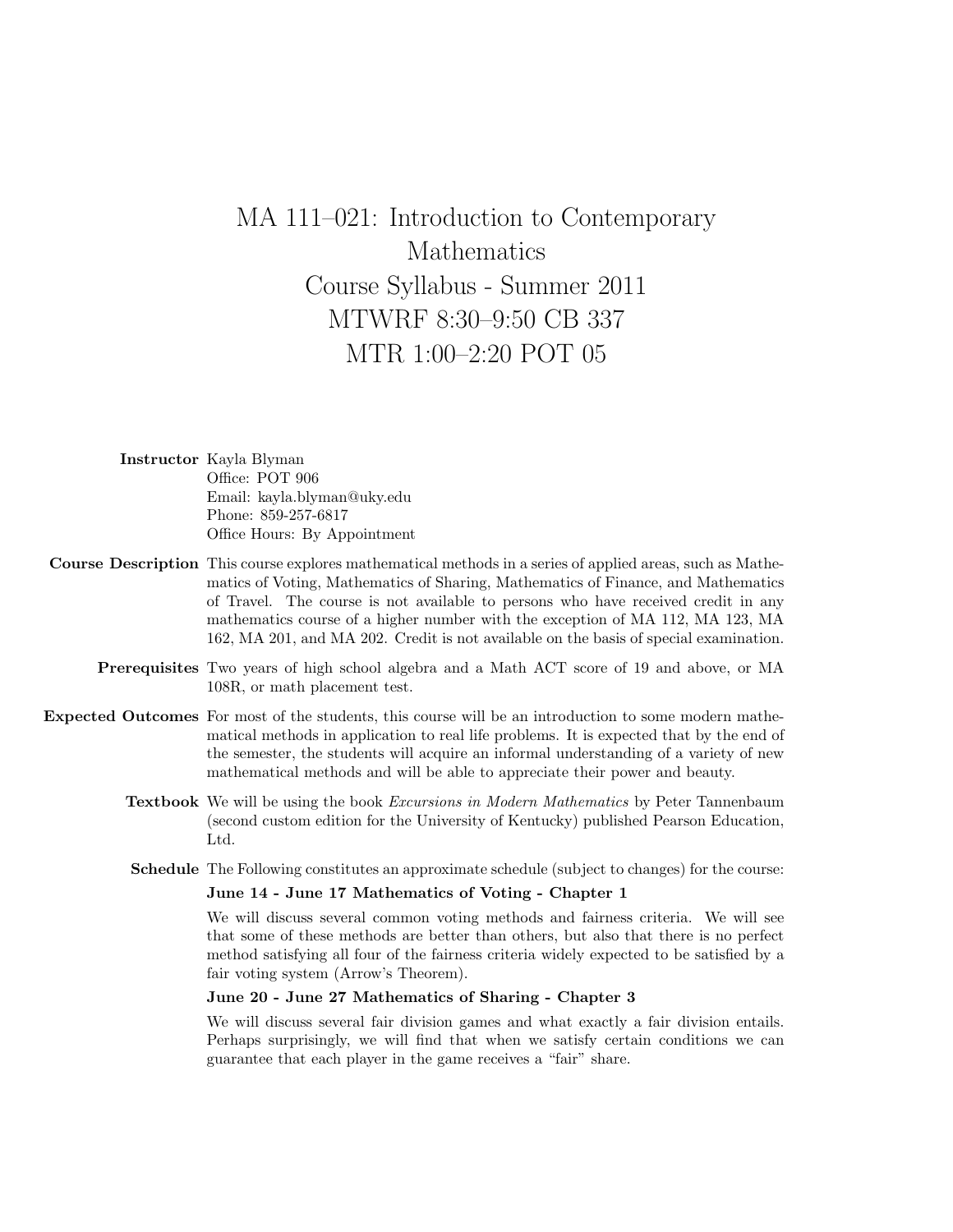#### June 28 - June 30 Mathematics of Finance - Chapter 10

We will discuss various mathematical components that appear regularly in the world of finance. Through our discussions of percents and various forms of interest the student will become a more informed consumer in the financial world.

#### July 5 - July 8 Euler Circuits - Chapter 5

This will be a brief introduction to Graph Theory and its applications to situations where one needs to find the best route (for example, designing the best route for mail delivery). We will discuss three famous Euler theorems and the so-called Fleury's algorithm.

#### July 11 - July 14 The Traveling Salesman Problem - Chapter 6

Continuing with Graph Theory, we will discuss the problem of finding the cheapest circuit for weighted graphs. This kind of problem arises, for instance, when one needs to find the most cost effective flight itinerary while visiting a given set of cities. We will discover several algorithms and discuss their relative merits.

#### July 15 - July 21 Kruskal's Algorithm - Chapter 7

Yet another application of Graph Theory is finding optimal networks. This kind of problem arises when we need to find the most cost effective way to get some utility (such as electric or water) to multiple communities. This idea is also used quite often in Computer Science.

#### July 21 - July 22 Graph Coloring - Mini-Excursion 2

In a final application of Graph Theory, we will use properties of graphs to determine the number of colors necessary to color various graphs. In this section we will see applications to map coloring and partitioning objects. We will discuss the famous Four Color Theorem.

Course Organization Grades for the course will be a combination of four components - homework, quizzes, exams, and a final project - weighted as follows.

(1) Homework: 15%

 $(2)$  Quizzes:  $15\%$ 

(3) Exams:  $10\%$  each for a total of  $60\%$ 

(4) Final Project: 10%

The grading scale for final grades, with the aforementioned parts weighted as above, will be as follows:

- A: 90% 100% B: 80% - 89% C: 70% - 79% D: 60% - 69% E: Below 60%
- Attendance While it is not a direct part of your grade, attendance is mandatory. The official list of excused absences is short. It includes illness, death of a family member, and any trips organized by the university. Excused absences must be reported as soon as possible. To report an absence, email me at the above provided email address. This is the only accepted way to report an absence and you are expected to furnish proof demonstrating the cause compelling you to miss class at the next class meeting for which you are present. If you are not in class, the CARES office will promptly be notified and disciplinary action may ensue. In short, be here.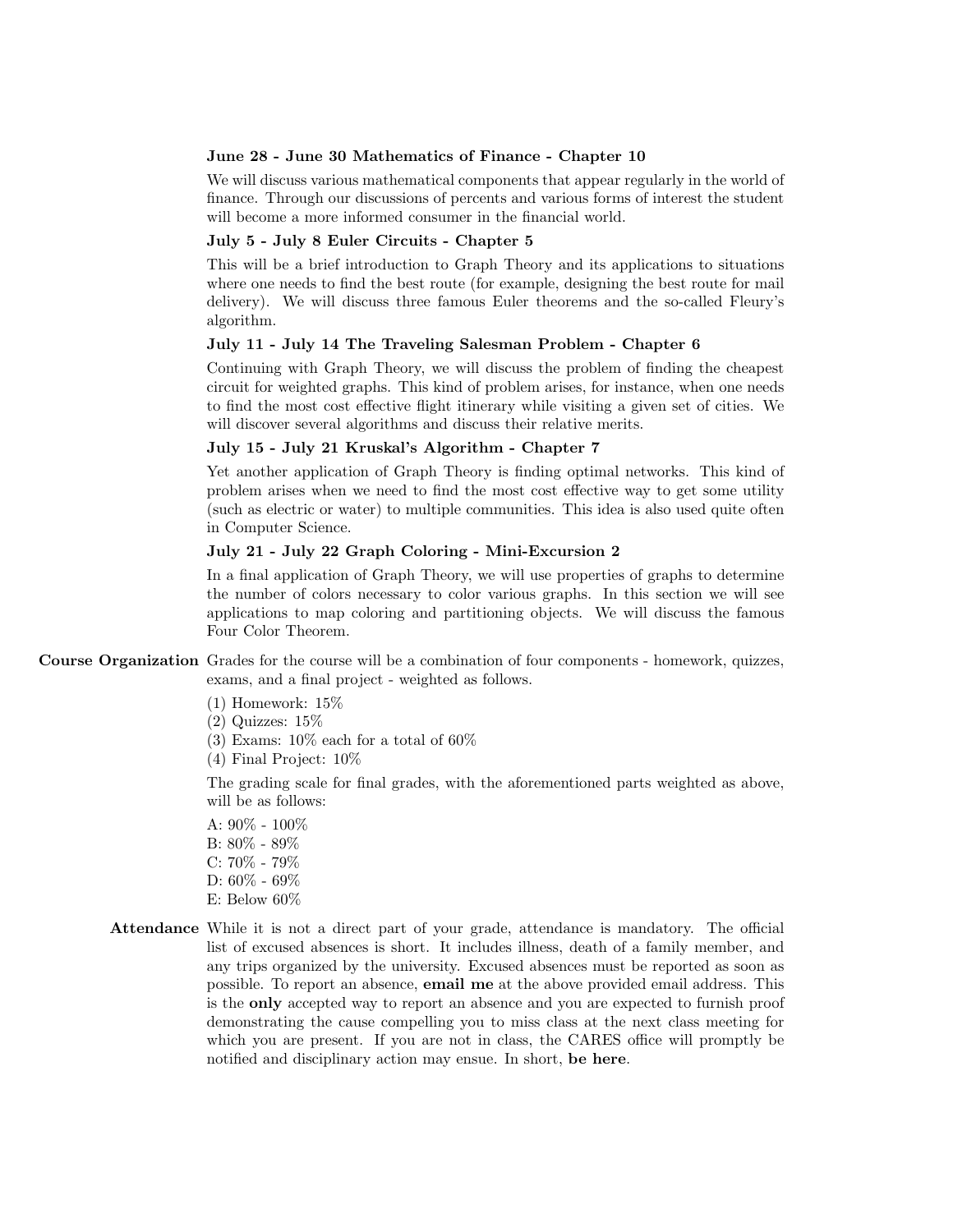- Homework There will be at least one homework problem assigned for each class which will be collected at the beginning of the morning class the following day. No late homework will be accepted for any reason beyond those listed as University excused absences in the University Senate. These homework problems are meant solely to assist you in your preparations for exams. Therefore, it is to your benefit to complete them fully each time. They will be graded on the basis of completion rather than accuracy.
	- Quizzes We will have a quiz every time the class meets, with the exception of Exam days. The quiz will cover the material which was covered the class before and will be graded for accuracy. Solutions will be provided for all quizzes. If you do not understand something we are discussing in class, ask questions, I will slow down and work you through whatever is bothering you. However, if you wait and allow yourself to be lost, you will be unnecessarily losing points on your quiz the next class. No quizzes will be given late except in the case of an excused absence.
	- Exams Exams will cover only the material covered in the chapter leading up to them, and will be held within the normal class period. Students must notify the instructor at least one week prior to the exam if special accommodations are necessary, and within one week after the exam if the student missed the exam due to illness in order that a make-up exam can be scheduled. In the case that the student fails to comply with these deadlines they forfeit their right to receive an alternate or make-up exam.
- Final Project During the final two class periods, we will embark on the text books Mini-Excursion 2. As a part of this Mini-Excursion, a project will be assigned and students will work together in small groups or as individuals to complete the project. More information will be given on this project as that part of the course draws nearer.
	- Cheating Students are encouraged to work together and with the FSP tutors on the course material. Part of the work in class may be group work. It is, however, expected that you work on all quizzes and exams alone. While you may work together on homework, every member of the class must turn in his or her own solutions and they must represent work that that individual has put into the assignment. Copying someone else's solution or allowing someone to copy your solution is cheating. Don't do it! Any kind of communication with other students during an exam will be considered cheating and prosecuted according to university regulations.
	- Calculators For part of the course you will need a scientific calculator. Using the calculator during the exam for any reason other than performing the required calculations will be considered cheating.
- Help and Conflicts Occasionally, you may need extra help. Feel free to contact me for an appointment or catch me after class any day. In case you disagree with one of my decisions and feel that outside intervention is necessary to resolve the conflict, the first person to contact is the summer coordinator, Dr. Paul Koester (POT 705; 859-257-112).
	- Disabilities Students with documented physical, learning, or temporary disabilities may receive assistance and support from the Disability Resource Center. See documentation guidelines for more information at http://www.uky.edu/StudentAffairs/DisabilityResourceCenter/. Students should provide the instructor with a copy of their accommodation letter as soon as possible.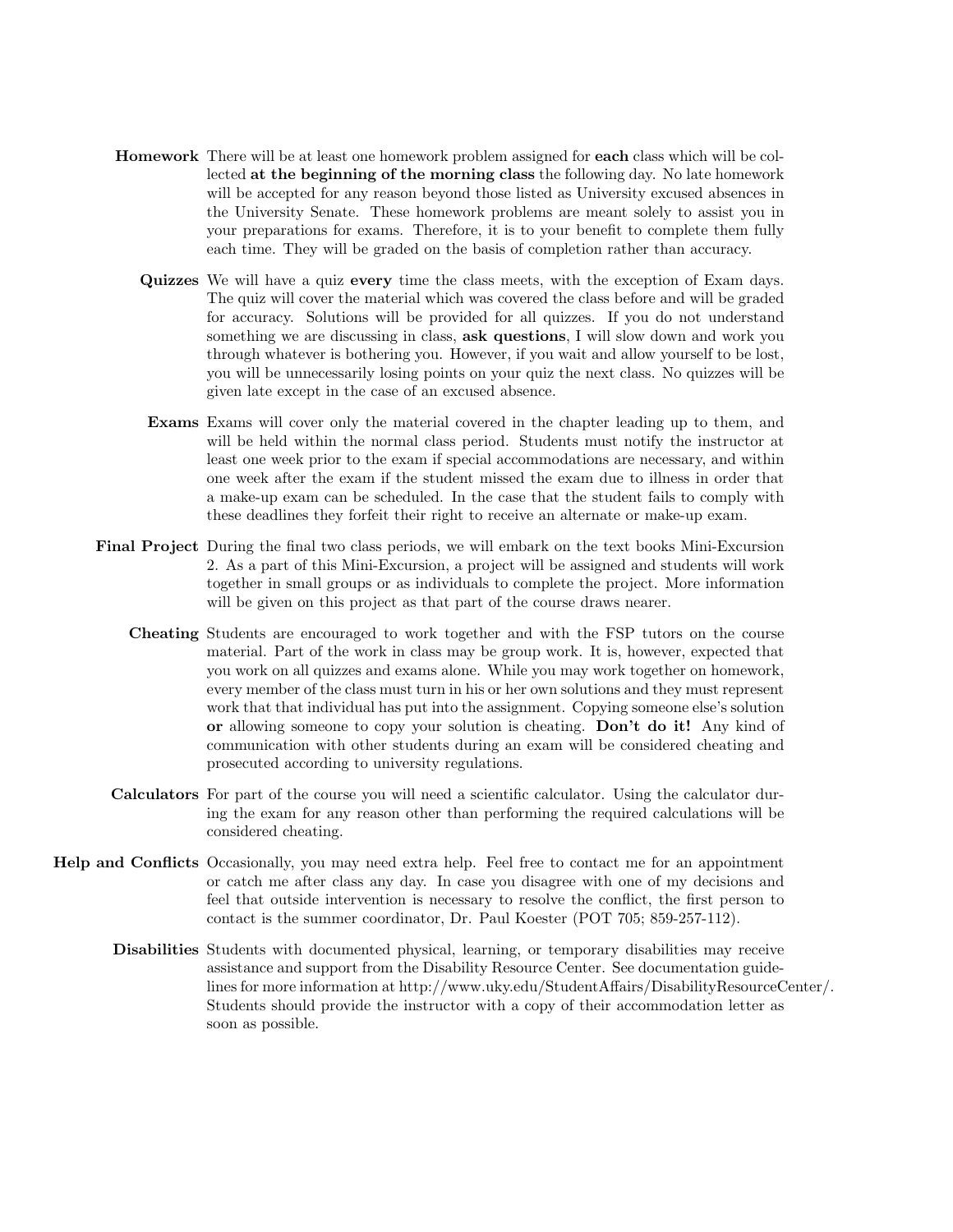Important Dates Please mark the following on your calendar. Chapter 1 Exam: Friday Morning, 17 June 2011 Chapter 3 Exam: Monday Afternoon, 27 June 2011 Chapter 10 Exam: Thursday Afternoon, 30 June 2011 Chapter 5 Exam: Friday Morning, 8 July 2011 Chapter 6 Exam: Thursday Afternoon, 14 July 2011 Chapter 7 Exam: Thursday Morning, 21 July 2011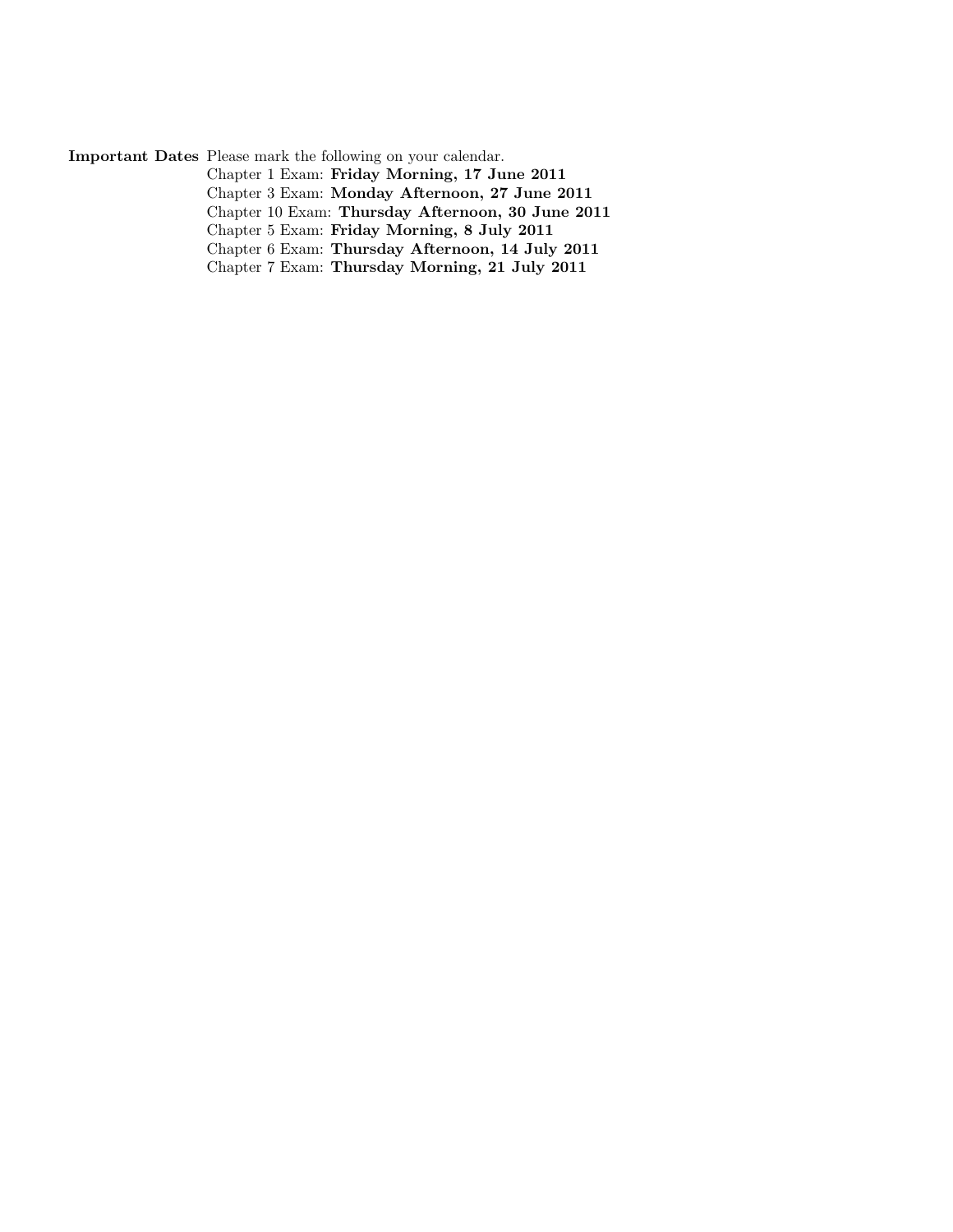# **Memorandum**

- **To:** Senate Council
- **CC:** Ben Withers
- **From: Karin Ann Lewis, PhD**
- **Date:** 4/17/2013
- **Re:** Calendar change for Summer II courses

The department of Academic Enhancement in the Division of Undergraduate Education is petitioning for a calendar change for the Academic Preparation Program math course, UK 090 section 001, offered during the 8-week summer session. The requested dates to offer the courses are June 10-July 19, 2013.The date change is being requested to support and accommodate the Office for Institutional Diversity's Center for Academic and Enrichment Services' Freshman Summer Program.

The Freshman Summer Program is offered to graduating high schools seniors and serves as a bridge program to ease the transition from high school to college. As a result of the high school calendars and pending graduations, it is not feasible to begin the program course at the start of the Summer II term. The 2012 FSP course syllabus is attached.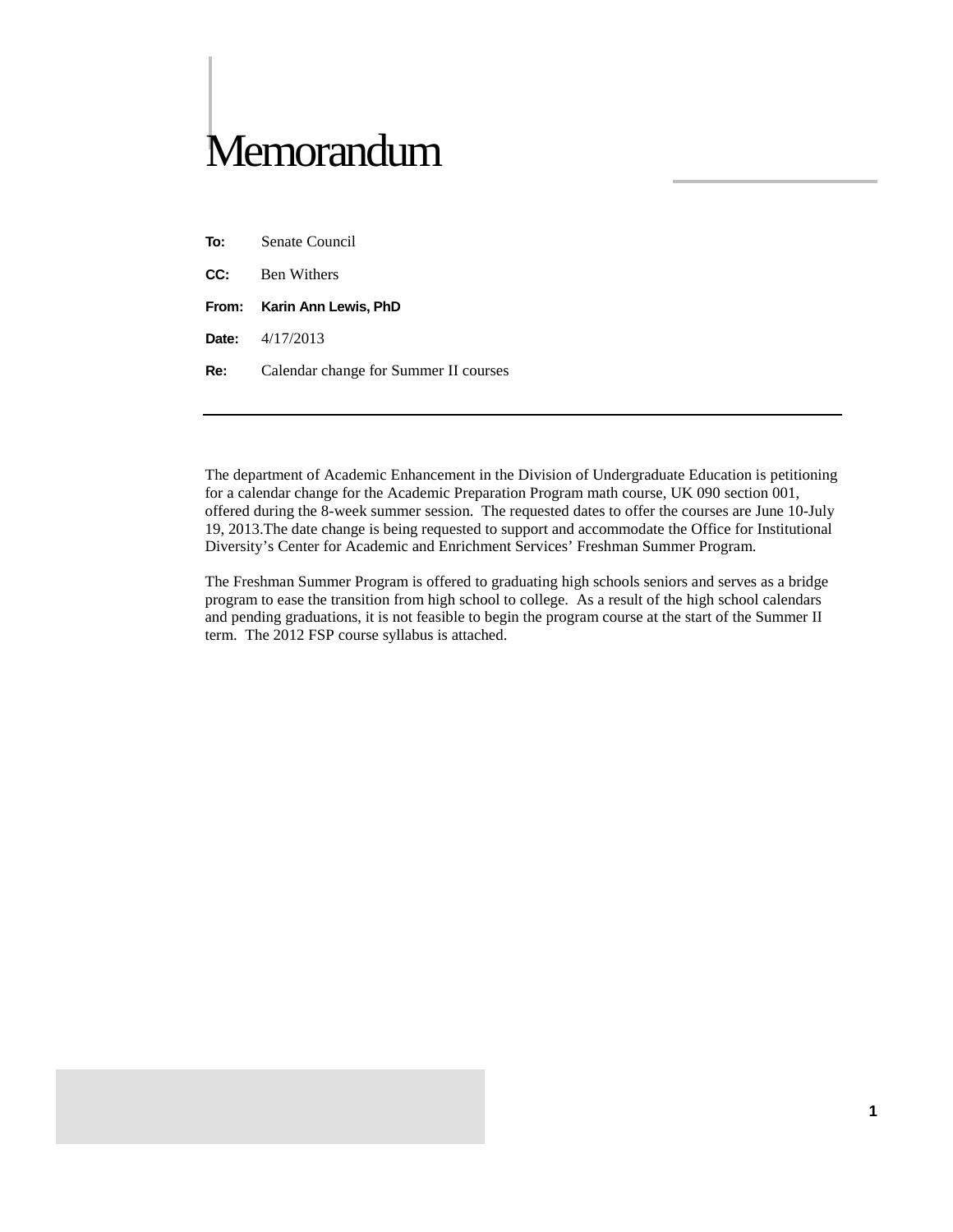#### Mathematics Academic Preparation Program UK 090 Summer, 2013 WT Young Library, Basement room 110

#### **CONTACT INFORMATION**

INSTRUCTOR/Coordinator: Penny Robinson OFFICE LOCATION: 306B Complex Commons EMAIL: penny.robinson@uky.edu QUE CONFICE PHONE: 257-9171

(best way to contact) OFFICE HOURS: By appointment

#### **REQUIRED SUPPLIES**

- Paper and something to write with, preferably a pencil with an eraser
- Any notebook capable of holding your class work and any additional paper distributed in class-spiral bound notebooks equipped with pockets should contain at least 100 pages
- ALEKS access code

#### **COURSE GOAL**

The goal of this course is to further your understanding of the fundamental concepts of mathematics along with beginning and intermediate algebra so that you are equipped to handle more advanced topics in subsequent mathematics classes. The primary purpose of UK 090 is that you learn and retain the information so that you are successful next semester and beyond.

UK 090 is a mastery-based course implementing ALEKS in a lab setting. ALEKS is individualized and web-based, allowing each student to progress through lessons designed to meet his or her goals for specific skills and mathematics knowledge in preparation for college level mathematics courses. Participants in the Math APP course may work in ALEKS on university computers in student computing labs on campus. Many choose to download ALEKS [\(www.ALEKS.com\)](http://www.aleks.com/) onto their personal computer so they can work on their topics anytime and anyplace with an Internet connection. In the unlikely event that a student is unable to access a computer to progress through their topics, he/she should speak with the instructor as soon as possible.

Each student's particular lessons are based on the results of an initial assessment taken at the beginning of the course. These results exempt individuals from those topics that have been previously mastered and allow instruction through tutorials for areas where mastery has not yet been attained. Frequent assessments, some of which will be scheduled, ensure that students are mastering topics. For success in future mathematics courses, it is imperative that each student accepts responsibility for staying on track as much as possible in his/her individualized program of study in the course. In-class instructors and peer educators provide immediate instruction relevant to the material being studied.

#### **EXPECTATIONS**

- Be in class prepared to work.
- Be on time and remain in class until dismissed. Tardiness in excess of 5 minutes may count as an unexcused absence. Please speak to your instructor *in advance* when you know you may be late.
- End all cell phone use before entering class-failure to comply will result in being asked to leave class, resulting in an unexcused absence.
- Participate in class activities-working on another class during this time is not permitted.
- Ask questions.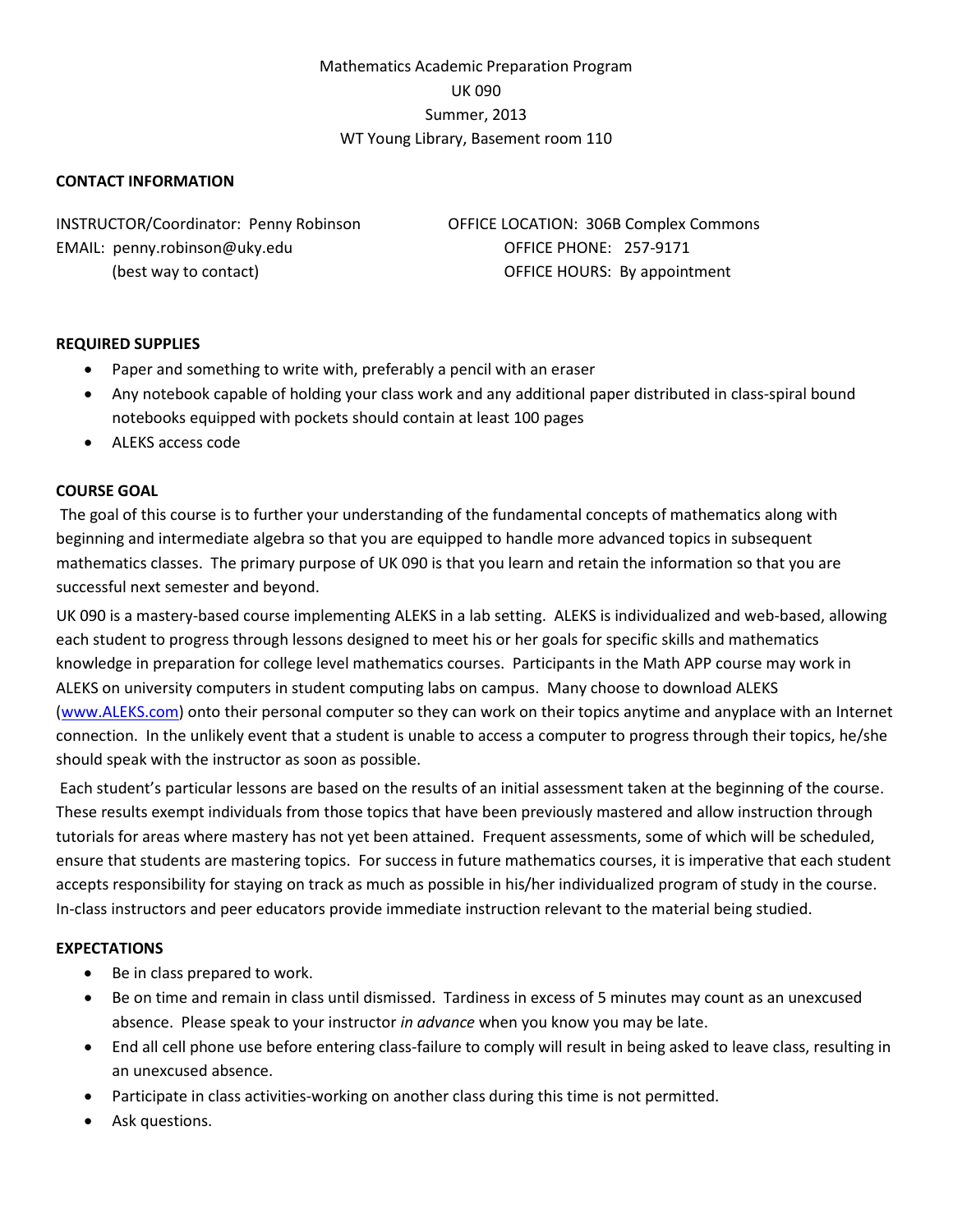- Spend at least **5 hours per week** working in ALEKS (including out-of-class time). While possible, it is not reasonable to expect that all the lessons can be completed during class time. Plan on spending several hours per week in ALEKS outside of scheduled class meetings.
- Frequently check your UK and ALEKS email accounts, Blackboard, and the ALEKS course calendar for announcements pertaining to this class.
- Comply with the rules outlined in the *Student Rights and Responsibilities* handbook regarding cheating and plagiarism, as contained in sections 6.3.1 and 6.3.2. Information can be found a[t http://www.uky.edu/Ombud/.](http://www.uky.edu/Ombud/)
- Comply with the rules presented at the beginning of each ALEKS assessment. Penalties for failing to comply include loss of participation point(s), a grade of zero for the current objective, and/or a failing grade for the course. A grade of Z is not available in this case.

#### **ATTENDANCE POLICY**

Attendance is required. Students must sign in on the attendance sheet to record attendance. Failure to do so could result in an absence. If an absence is unavoidable, it is the student's responsibility to provide acceptable documentation for excused absences. See<http://www.uky.edu/StudentAffairs/code> . More than two unexcused absences results in a final grade of E (failing). Class time missed for each of a maximum of four unexcused absences may be "paid back" by attending class for 75 minutes outside of the regularly scheduled time. In order to "pay back" time the student must fill out a voucher completely, leaving it with the section instructor. The section instructor will submit the paperwork to the appropriate instructor. Time must be "paid back" within two weeks of the unexcused absence and prior to the last day of class for the semester. Please address any questions about absences and the" payback" process to your instructor.

#### **GRADING POLICY**

The following categories will be evaluated for a grade in UK 090.

- ALEKS objectives/topics
- Homework
- Participation in ALEKS or related course activities
- A scheduled ALEKS assessment taken at the conclusion of the course

The final grade for the course will be based on the number of points accumulated throughout the semester. Points will be earned according to the following.

| ALEKS Objectives grade | 70 points possible  |
|------------------------|---------------------|
| Homework average       | 10 points possible  |
| Participation score    | 15 points possible  |
| Last ALEKS Assessment  | 05 points possible  |
| TOTAL:                 | 100 points possible |

#### Therefore, the formula to compute the final grade percentage is

**Final Grade** =. 70(ALEKS objectives  $avg$ ) + .10(Homework  $avg$ ) + .15(Participation score) + .05(ALEKS assessment score).

The corresponding letter grade will be based on the given scale.

- **A** 90%-100%
- **B** 80%-89%
- **C** 70%-79%
- **D** 60%-69%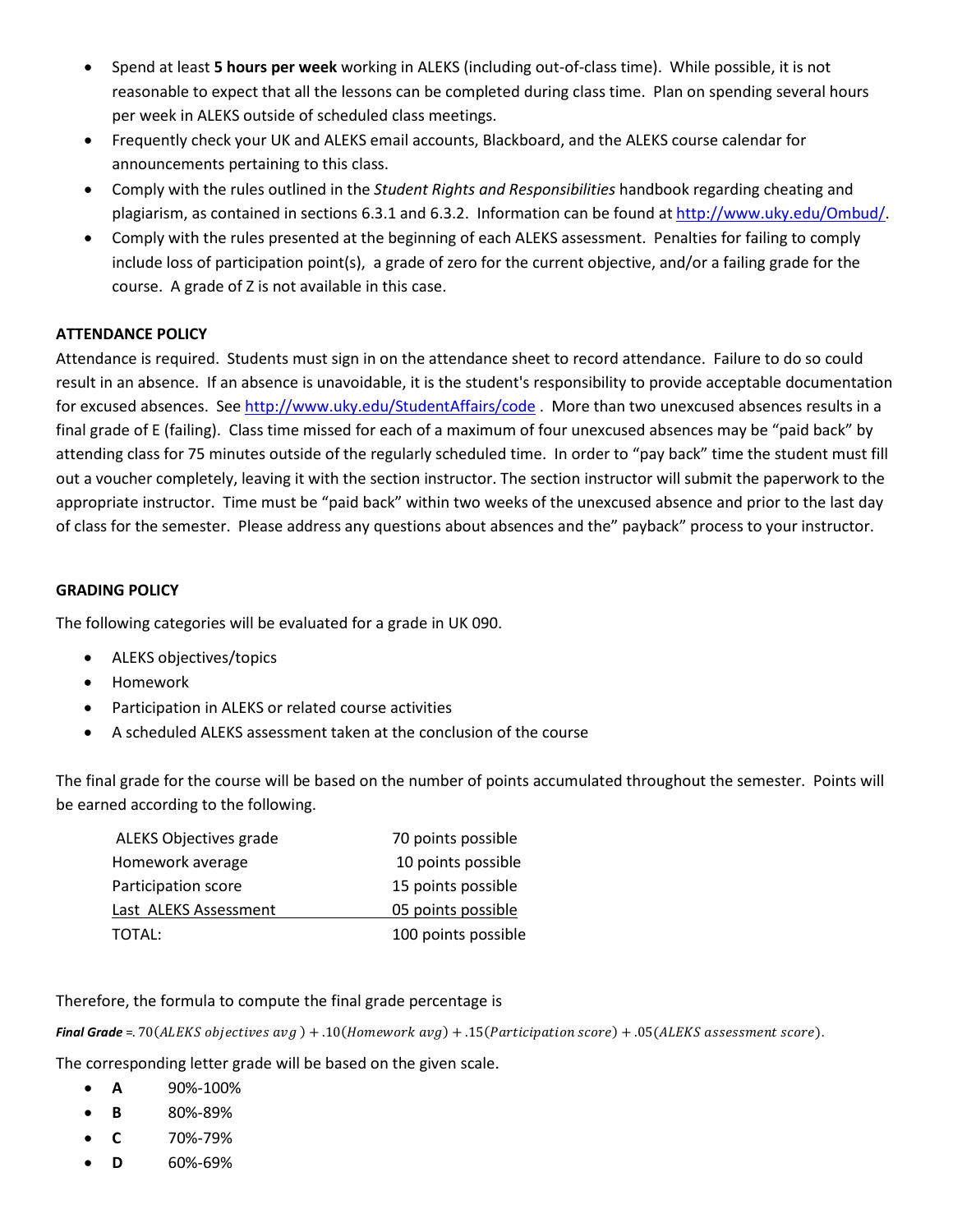- **E** below 60%
- **Z:** Student made significant progress throughout the semester but needs more time to successfully master the material (i.e. participation grade ≥ 70%). This student will reenroll and continue in the course during the subsequent semester until successfully completing the individualized program of study
- NOTE: A student with three or more unexcused absences will not receive a passing grade in UK 090

#### **ALEKS OBJECTIVES/TOPICS**

Topics in the Beginning and Intermediate Algebra Combined course are divided into pie wedges. Topics become available as the student gains the necessary skills to learn the new topic, therefore not every unlearned topic is visible to the student. Topics are further organized into Objectives. Objectives are given completion deadlines. The tentative deadlines for the spring 2013 semester are as follows:

| $\bullet$ | Objective #1  | <b>Course Readiness</b>                                                                               | Due on or before 6/14/13 |
|-----------|---------------|-------------------------------------------------------------------------------------------------------|--------------------------|
| $\bullet$ | Objective #2a | Linear Equations and Inequalities                                                                     | Due on or before 6/18/13 |
| $\bullet$ | Objective #2b | <b>Graphing Linear Equations in Two Variables</b>                                                     | Due on or before 6/21/13 |
| $\bullet$ | Objective #3a | Polynomials and Properties of Exponents                                                               | Due on or before 6/25/13 |
| $\bullet$ | Objective #3b | <b>Factoring Polynomials</b>                                                                          | Due on or before 6/28/13 |
| $\bullet$ | Objective #4  | <b>Radicals</b>                                                                                       | Due on or before 7/3/13  |
| $\bullet$ | Objective #5  | Systems of Equations, Quadratic Equations<br>and Functions, and More on Equations and<br>Inequalities | Due on or before 7/10/13 |
| $\bullet$ | Obiective #6  | Rational Expressions, Relations and Functions                                                         | Due on or before 7/17/13 |

#### **HOMEWORK**

Throughout the summer, homework will be assigned primarily through ALEKS. When ALEKS homework has been assigned, it will be available under the "Assignments" tab in ALEKS.

#### **PARTICIPATION**

Success in UK090 is based primarily on progress in ALEKS. It is imperative that students spend a sufficient amount of time each week progressing through and mastering their topics. Data suggests a strong relationship between the amount of time spent working in ALEKS and the progress made in ALEKS. The expectation is that the student will be actively engaged in ALEKS or related activities during class and will continue to work outside of class toward topic completion. A participation point will be awarded weekly to students who have spent **at least five hours per week** working in ALEKS. At the instructor's discretion, participation points may be given for additional assignments/activities, including but not limited to notebook checks and required peer educator meetings.

> **Notebook Checks** will be conducted at least one time during the semester. The notebook is expected to be more than an accumulation of scratch work, rather it is to be a resource for students when they move on to credit-bearing math. The notebook should contain handouts from class and entries for each topic studied along with at least one example pertaining to the topic. Entries should be dated and added to on a consistent basis.

#### **UK 090 EXIT CRITERIA**

Students in UK 090 **must pass the course** in order to progress to credit-bearing math at UK. Because the content of the course varies from student to student, the length of time required to pass the course varies. Students not finished at the conclusion of one semester reenroll the subsequent semester, essentially picking up where they left off.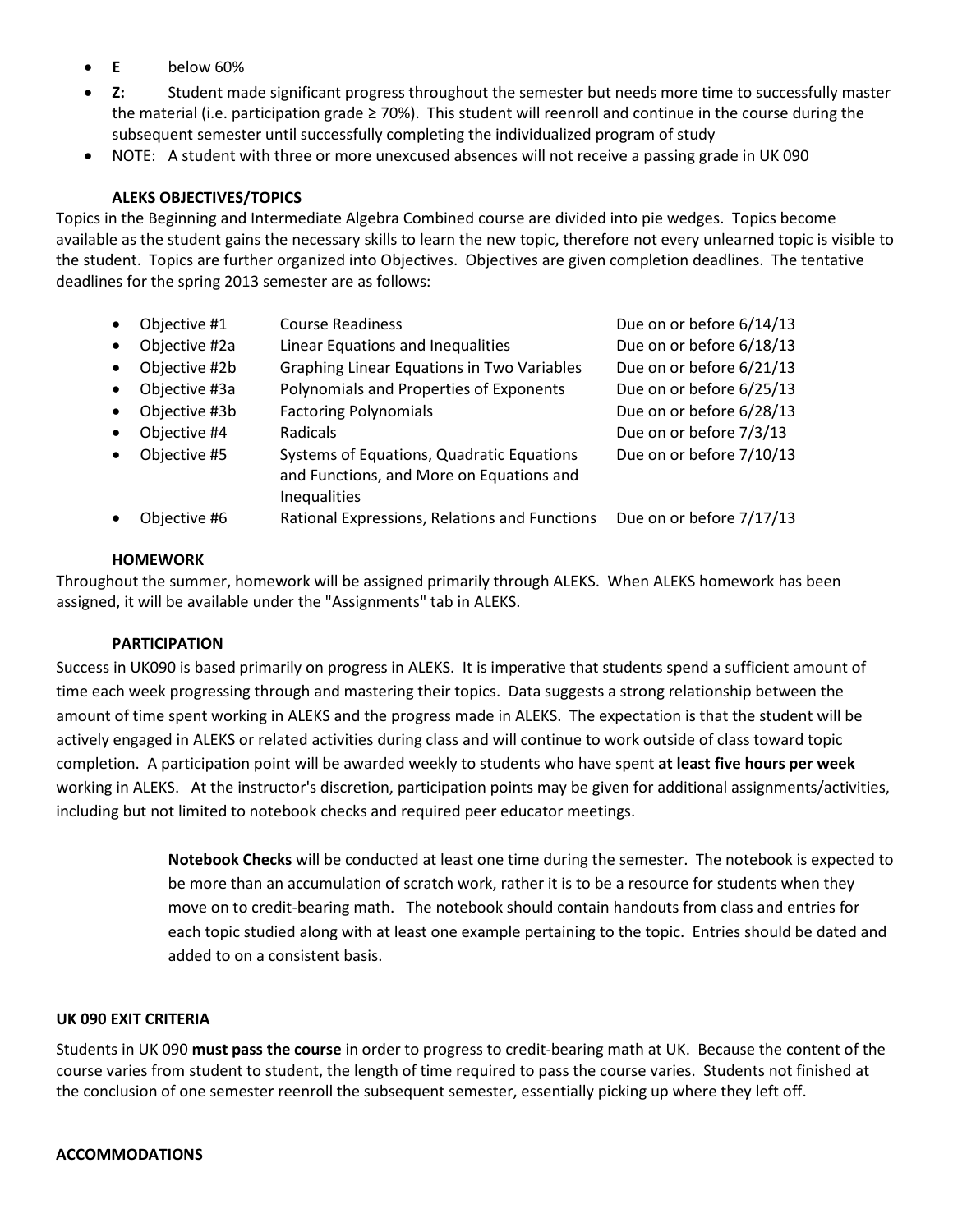• *Any student with a disability who is taking this course and needs classroom or assignment accommodations, should contact the Disability Resource Center, 257-2754, room 2 Alumni Gym, jkarnes@uky.edu. All students must provide proof of the disability and the need for accommodations before services are rendered. This will usually be in the form of a psychological report or medical statement, and a qualified licensed psychiatrist, neuropsychologist, or relatively trained medical physician must sign the documentation.*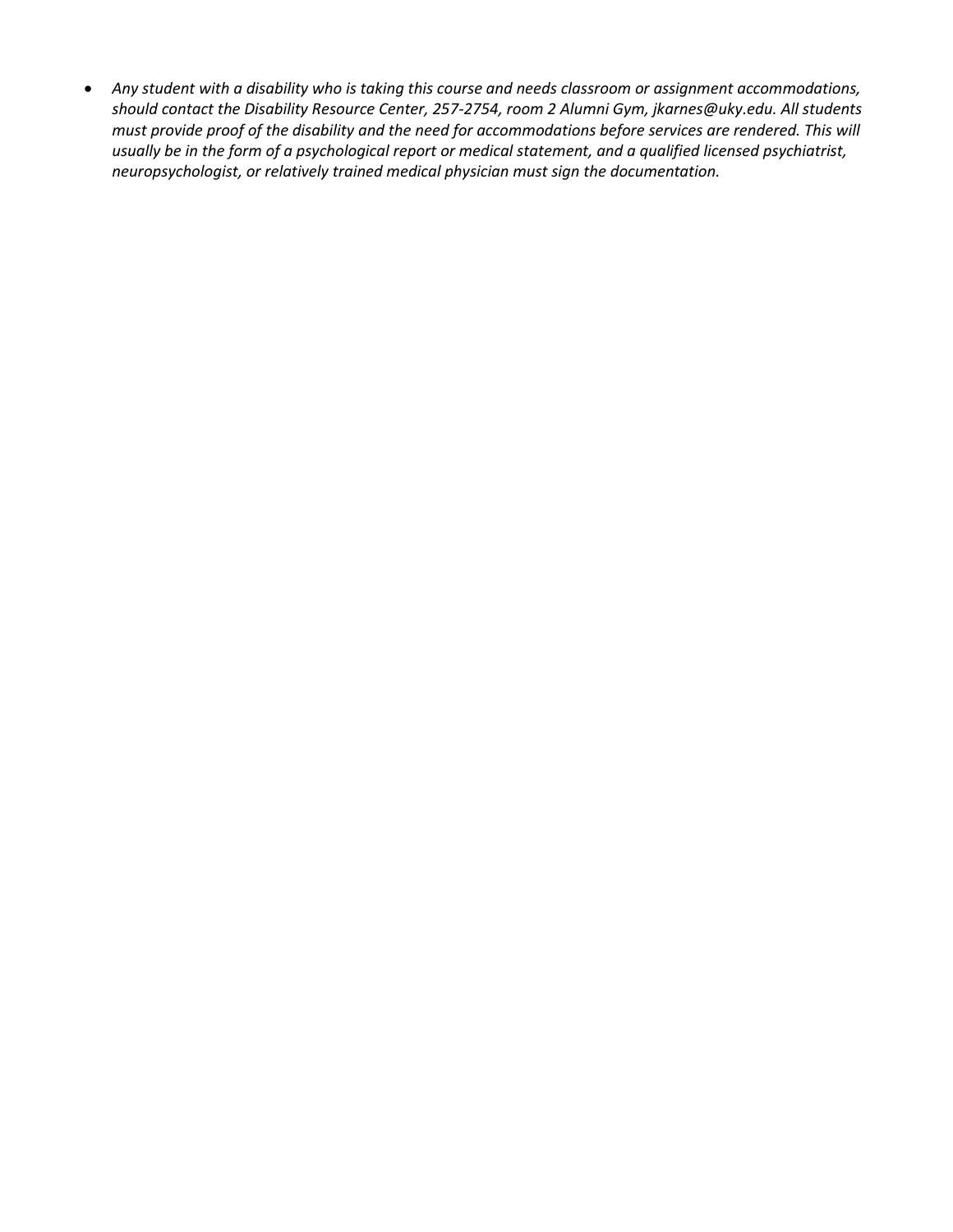# Memorandum

**CC:**

**From:** Deborah Kirkman, Associate Director of Composition, WRD

**Date:** 4/17/2013

**Re:** Calendar change for Summer II courses

The Division of Writing, Rhetoric, and Digital Studies in the College of Arts and Sciences is petitioning for a calendar change for its WRD 110 course, sections 020, 021, 022, offered during the 8-week summer session. The requested dates to offer the courses are June 10-July 19, 2013.This date change is being requested to support and accommodate the Office for Institutional Diversity's Center for Academic and Enrichment Services' Freshman Summer Program. Our 2012 WRD 110 FSP course syllabus is attached.

The Freshman Summer Program is offered to graduating high schools seniors and serves as a bridge program to ease the transition from high school to college. As a result of high school calendars and pending graduations, it is not feasible to begin the program's courses at the start of the Summer II term. Anchoring the course to the end of the 8-week summer session is likewise difficult because CARES staff actively coordinate support services for our course during its duration; however, they must also prepare for in-coming first-year students to support the university's diversity initiative.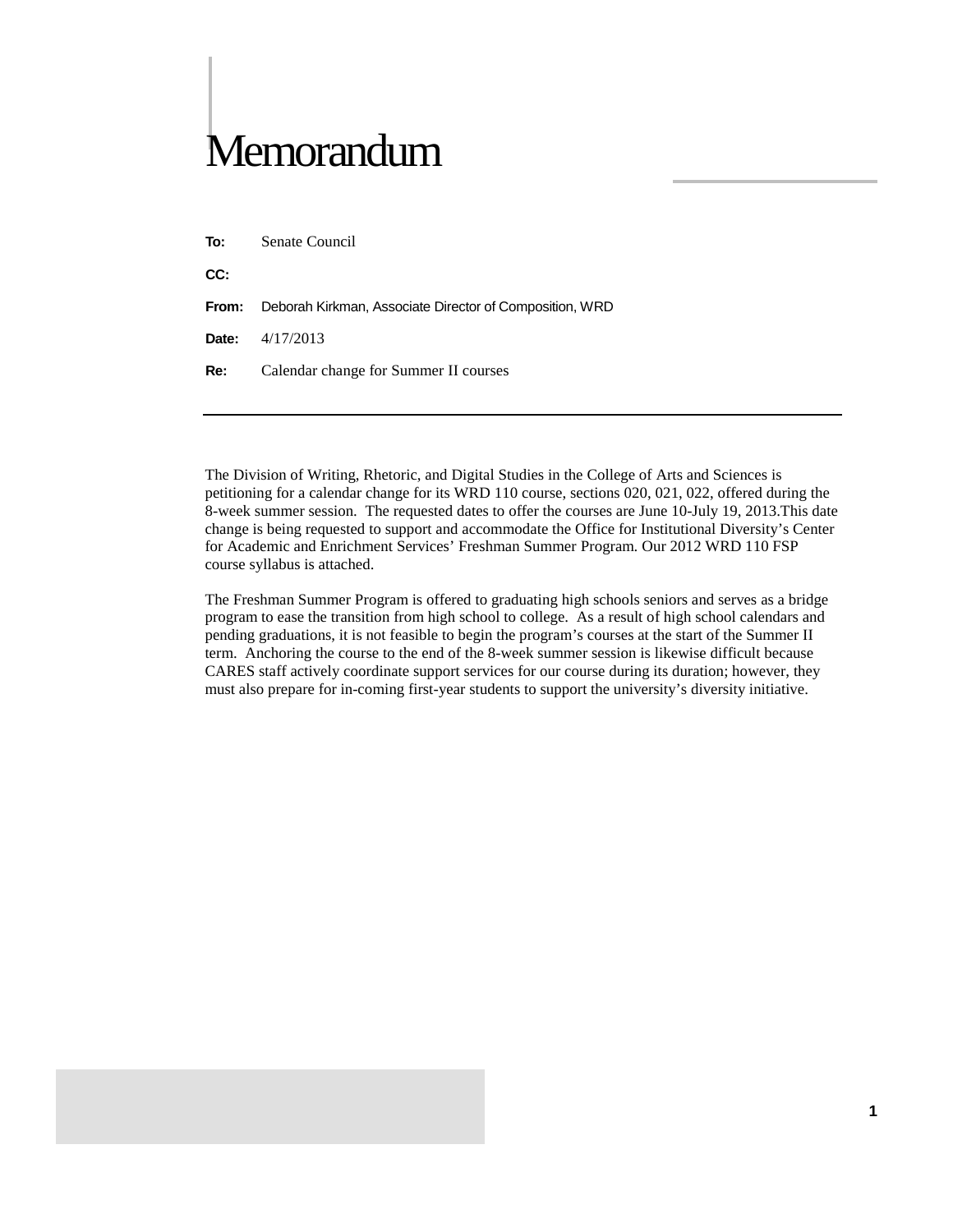Instructor: Mr. Shank Office Location, Phone: 1518 POT, (859) 257-1840 Available by appointment Email: NathanShank@uky.edu Class Location: Funkhouser B8 Class Hours: MTRF 10:00 am-11:20 am, MTWR 2:30 pm-3:50 pm

#### Course Description

Composition & Communication I is the first course in a two-course sequence designed to engage students in composing and communicating ideas using speech, writing, and visuals. Students will develop critical thinking and information literacy skills within an academic context that emphasizes the problems confronting educated citizens of the twenty- first century. Students will practice composing, critiquing, and revising ideas for audiences in oral, written, and visual formats, and will work in small groups to develop interpersonal communication skills.

#### Overview

This course asks you to ask questions. How do we speak? How do we write? What beliefs do we hold, and how should we communicate those? To begin this search, we will investigate ethics as a means of approaching the skills of composition and communication in written and oral forms. We will critically engage with our internal beliefs, with the beliefs found in the public sphere, and with the correlations between them. By doing both formal and informal research, we will inquire into the kinds of ethics that are important to the world beyond our personal experiences. We will study what strategies work well in order to share these beliefs in meaningful ways. You will work individually and in pairs to locate, analyze, present, and revise this information. You will present speeches to the class on your findings and collate it into visual and written compositions with attention to design. You will pursue ethical topics which stem from your own interests. By keeping inquiry central to its methods, this course will focus on both process and product. It will be void of memorization or other test-taking skills. This course will help the you be more aware, intentional, and effective at speaking and writing across different contexts.

#### Student Learning Outcomes

By the end of the semester, you will be able to

- compose written texts and deliver oral presentations that represent a relevant and informed point of view appropriate for its audience, purpose, and occasion in an environment that reinforces the recursive and generative nature of the composition and delivery rehearsal processes.
- demonstrate an awareness of strategies that speakers and writers use in different communicative situations and media, and in large and small groups; learn to analyze and use visuals effectively to augment your oral presentations; to employ invention techniques for analyzing and developing arguments; to recognize and address differing genre and discourse conventions; and to document your sources appropriately.
- find, analyze, evaluate, and properly cite pertinent primary and secondary sources, using relevant discovery tools, as part of the process of speech preparation and writing process.
- develop flexible and effective strategies for organizing, revising, editing, proofreading, and practicing/rehearsing to improve the development of your ideas and the appropriateness of their expression.
- collaborate with peers, the instructor, and librarians to define revision strategies for your essays and speeches, to set goals for improving them, and to devise effective plans for achieving those goals.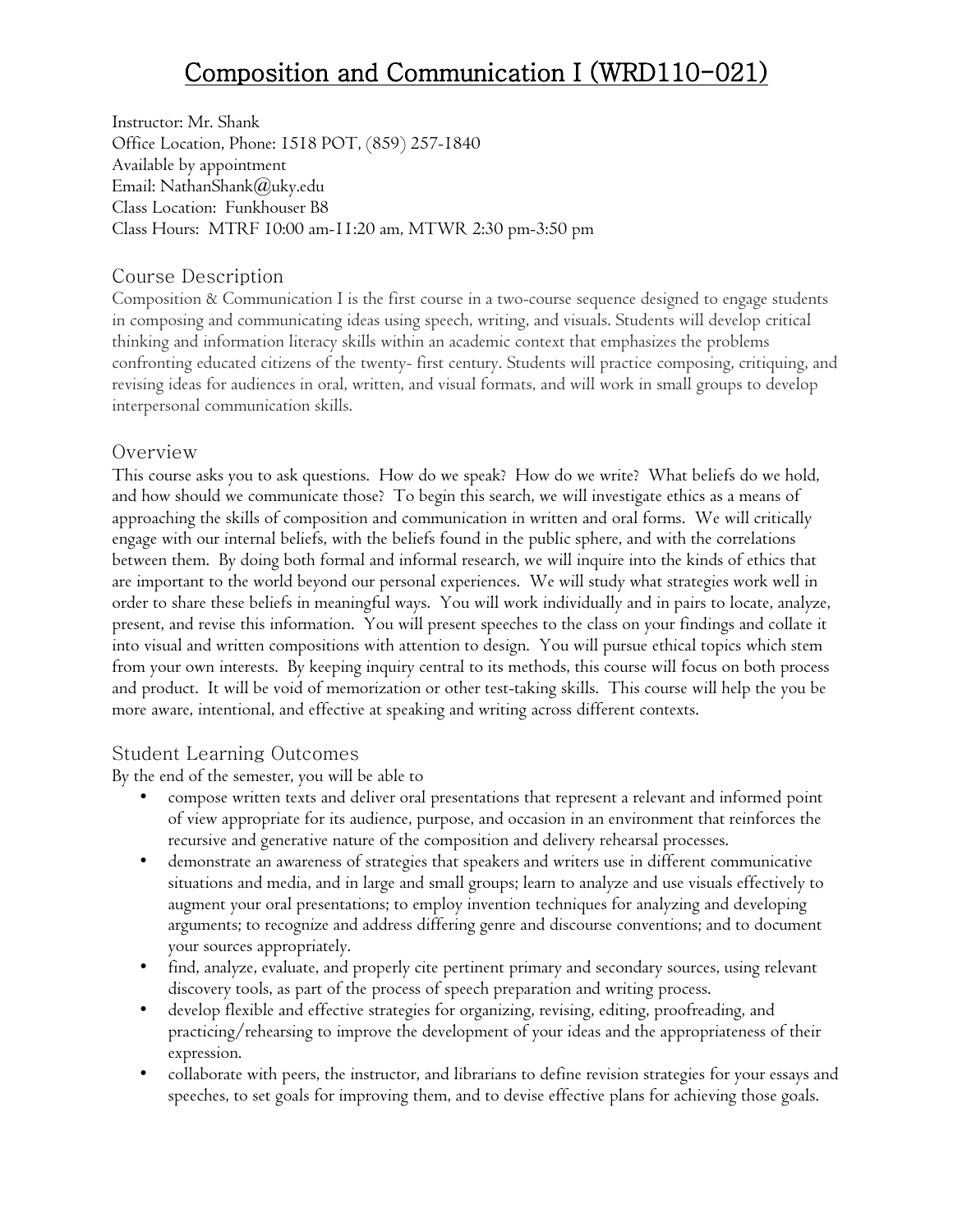• engage in a range of small group activities that allow you to explore and express your experiences and perspectives on issues under discussion.

### Required Materials

• Compose, Design, Advocate: A Rhetoric for Integrating Written, Visual, and Oral Communication

 $\rightarrow$  A note on the text: Unlike traditional textbooks, this one has information scattered throughout its pages, not always in a linear fashion. I strongly recommend reading all the material on each assigned page, even when it appears to be optional exercises, as you never know when one of these sidebars will spur you on to an idea.

- A Pocket Style Manual
- 3x5 inch index cards for speech notes
- Pen and paper

#### Grading Policy

Only students who have completed all components of the four major assignments are eligible for a passing grade in this course.

| • Personal Ethics Speech:    | $20\%$ | $A = 90-100$                        |
|------------------------------|--------|-------------------------------------|
| • Ethics Research Essay      | $20\%$ | $B = 80-89$ $C = 70-79$ $D = 60-69$ |
| • Dialogue & Design Project: | 40%    |                                     |
| $\bullet$ Quizzes            | $10\%$ |                                     |
| • Homework                   | $10\%$ | $E \le 69$                          |

A rubric will be distributed in advance of all major assignments.

#### Participation and Attendance

Since discussion is an integral part of the course, you should be prepared for class, on time, and offer productive comments based on the assigned readings. Preparation involves not only reading but also making notes about the reading so that you are prepared to discuss issues in depth. Pop quizzes will occur frequently to make sure all students have read the assigned material.

You can accrue three unexcused absences without penalty, but your final course grade will be reduced by a half letter grade (5%) for each unexcused absence thereafter. To receive an excused absence, you should provide official documentation; if for a sponsored University activity (such as intercollegiate athletics), documentation should be provided in advance. The University Senate and the Division of Writing, Rhetoric, and Digital Media set a limit on total absences—both excused and unexcused—at 1/5th of the total class meetings.

Students who are 10 minutes late will be marked absent for the day. That absence will become an unexcused absence, weighing against your total number of unexcused absences, if you cannot provide proper documentation. If a quiz occurs, you can only make it up if you have a valid, documented excuse for your tardiness.

Students anticipating an absence for a major religious holiday are responsible for notifying the instructor in writing of anticipated absences due to their observance of such holidays no later than the last day in the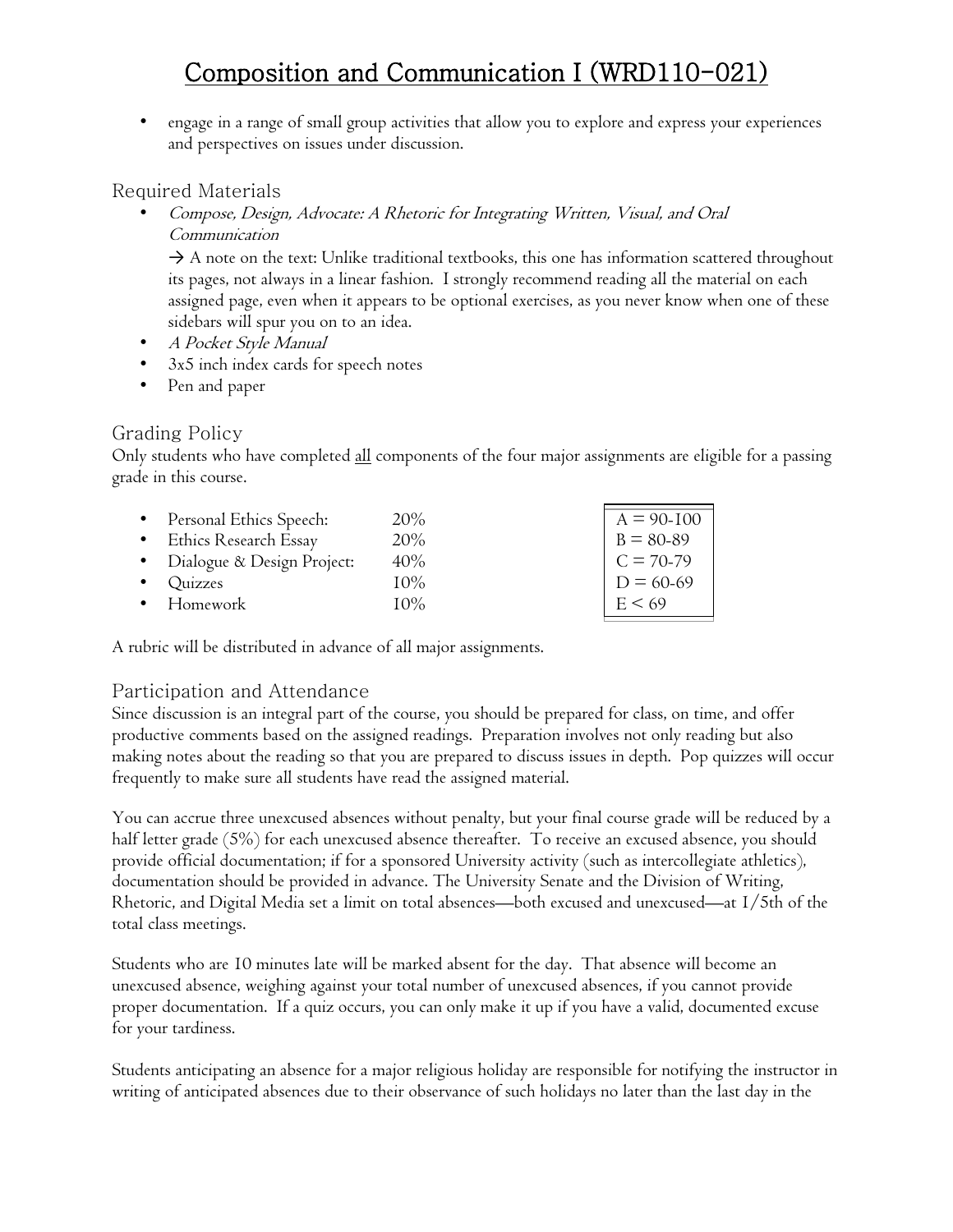semester to add a class. Information regarding dates of major religious holidays may be obtained through the religious liaison, Mr. Jake Karnes (859-257-2754).

Students are expected to withdraw from the class if more than 20% of the classes scheduled for the semester are missed (excused or unexcused) per university policy.

#### Late Assignments

Your assignments for this course—including speeches, essays, and informal assignments—are due on the dates indicated in the class schedule below or as indicated in class. Late assignments are not accepted. All assignments should be posted on Blackboard, which puts a date-time stamp on them. They should be posted before class in order to be marked as on time. You may request (at least a week in advance) one two-day extension of the due date on the final draft of a major written assignment (not a draft). Late assignments are not accepted unless a two-day extension has been requested and approved in advance of the deadline. If you are absent on a day when an assignment is due or your speech is scheduled, you will be allowed to hand in or make-up that work only if the absence is officially excused.

Students missing any graded work due to an excused absence are responsible for informing me about their excused absence and providing documentation within one week following the period of the excused absence (except where prior notification is required), and are responsible for making up the missed work. I will give you an opportunity to make up the work and/or the exams missed due to an excused absence, and will do so, if feasible, during the semester in which the absence occurred. Assignments missed due to an unexcused absence may not be made up for credit.

#### Plagiarism

Part II of Student Rights and Responsibilities states that all academic work, written or otherwise, submitted by students to their instructors or other academic supervisors, is expected to be the result of their own thought, research, or self-expression. See section 6.3.1, online at http://www.uky.edu/Student Affairs/Code/Section%20VI.pdf

For cases in which students feel unsure about a question of plagiarism involving their work, they are obliged to consult their instructors on the matter before submission. When students submit work purporting to be their own, but which in any way borrows ideas, organization, wording or anything else from another source without appropriate acknowledgment of the fact, the students are guilty of plagiarism.

Plagiarism includes reproducing someone else's work, whether it be a published article, a chapter of a book, a paper or file from a friend, or another source, including anything from the Internet. Plagiarism also includes the practice of employing or allowing another person to alter or revise the work which a student submits as his/her own, whoever that other person may be. Plagiarism also includes using someone else's work during an oral presentation without properly crediting that work in the form of an oral citation.

Whenever you use outside sources or information, you should carefully acknowledge exactly what, where and how you have employed them. If the words of someone else are used, you should put quotation marks around the passage in question and add an appropriate indication of its origin. Plagiarism also includes making simple changes while leaving the organization, content, and phrasing intact. However, nothing in these rules shall apply to those ideas which are so generally and freely circulated as to be a part of the public domain.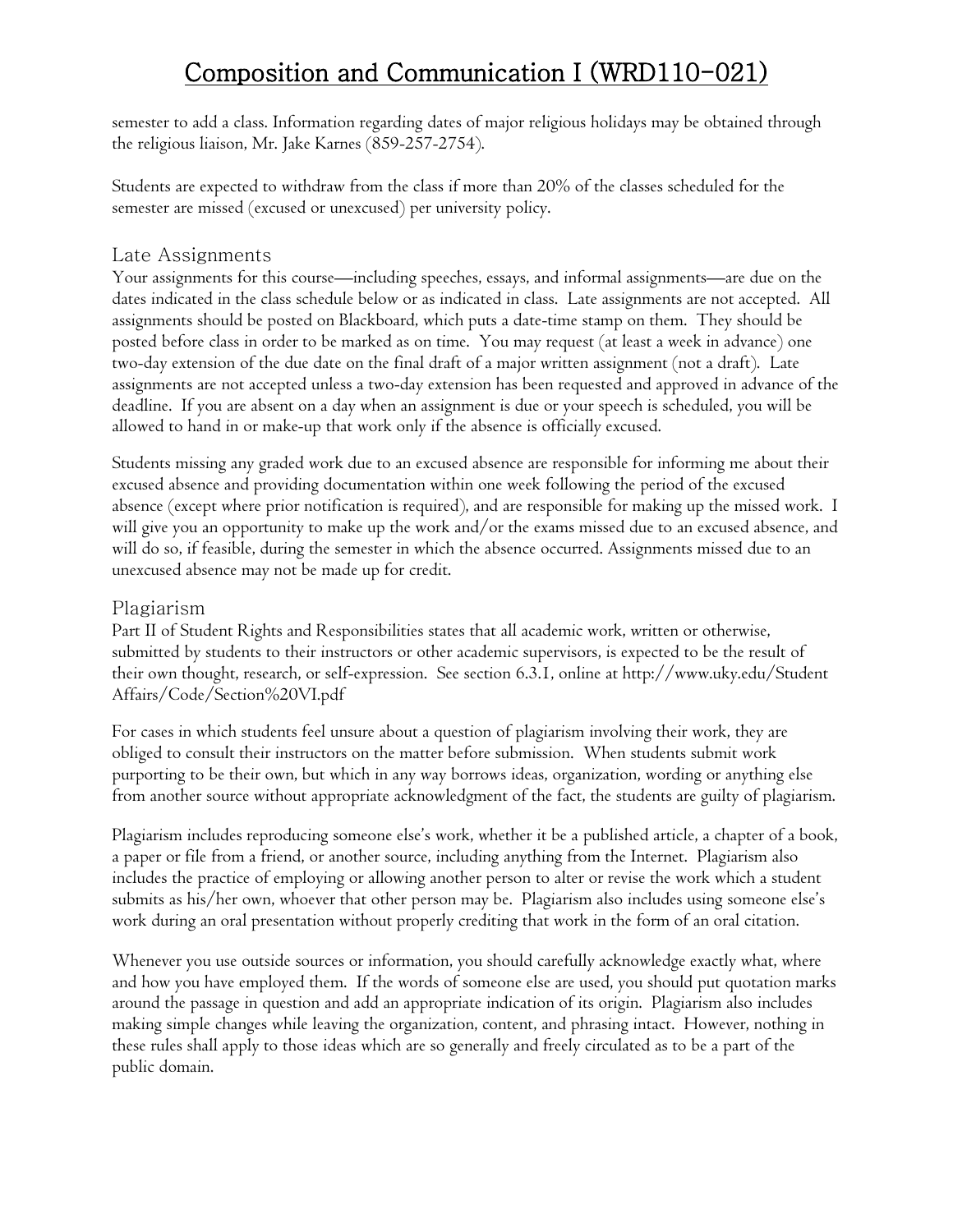You may discuss assignments among yourselves or with me or a tutor, but when the actual work is done, it should be done by you alone unless the assignment has been designed to be conducted with a partner or small group of classmates. All work submitted should be new, original work; you may not submit work you have produced for another purpose or class, including a previous CIS or WRD 110 course. If you do, you will have plagiarized.

#### Class Conduct

In order to maintain a productive work environment, I expect you to turn off your cell phone before each class period and refrain from eating, sleeping, reading irrelevant materials, talking once class is in session unless asked to do so, and entering the classroom late or leaving early without permission. Texting is not permitted in class. Students may receive a zero on that day's class participation grade for texting during class. Students who engage in behavior so disruptive that it is impossible to conduct class may be directed to leave for the remainder of the class period. See UKY's Code of Student Conduct for further information on prohibited conduct: http://www.uky.edu/StudentAffairs/Code/part1.html

#### Blackboard

The daily schedule may change during the semester. You will be responsible for checking the online syllabus and schedule before beginning your homework for each of our class meetings for any changes or updates. I will post all major assignments here and on the announcements section on Blackboard. You are responsible for keeping back-up (I recommend several) copies of all your work since electronic texts can be lost. Copies of work can be saved in the "Content Collection" area of your Blackboard account. You are also responsible for checking to make sure that your assignments are posted to Blackboard on time, in the right location, and in the right format. Additionally, you are expected to check your email on a daily basis in case I need to contact you.

#### Resources

The Writing Center is located in W. T. Young Library, Thomas D. Clark Study, 5th Floor, West Wing (phone: 257-1368). You can walk in or make an appointment online (http://web.as.uky.edu/oxford/). The staff can help you identify and correct problems with all aspects of your writing as well as work with you on visual design. If you have additional problems with your speaking, you may also go to the Multimodal Communication Lab in 106 Grehan (phone: 859-257-8370). I recommend that you consider going to either location if you feel stuck at any stage of the communication process.

#### Accommodations Due to Disability

If you have a documented disability that requires academic accommodations, please see me as soon as possible during scheduled office hours. In order to receive accommodations in this course, you must provide me with a Letter of Accommodation from the Disability Resource Center (Room 2, Alumni Gym, 257-2754, email address: jkarnes@email.uky.edu) for coordination of campus disability services available to students with disabilities.

#### Important Dates

|           | Personal Ethics Speech:           | 6/25 |
|-----------|-----------------------------------|------|
|           | Independence Day Holiday          | 7/4  |
|           | Ethics Research Essay:            | 7/9  |
| $\bullet$ | Ethics Dialogue & Design Project: | 7/19 |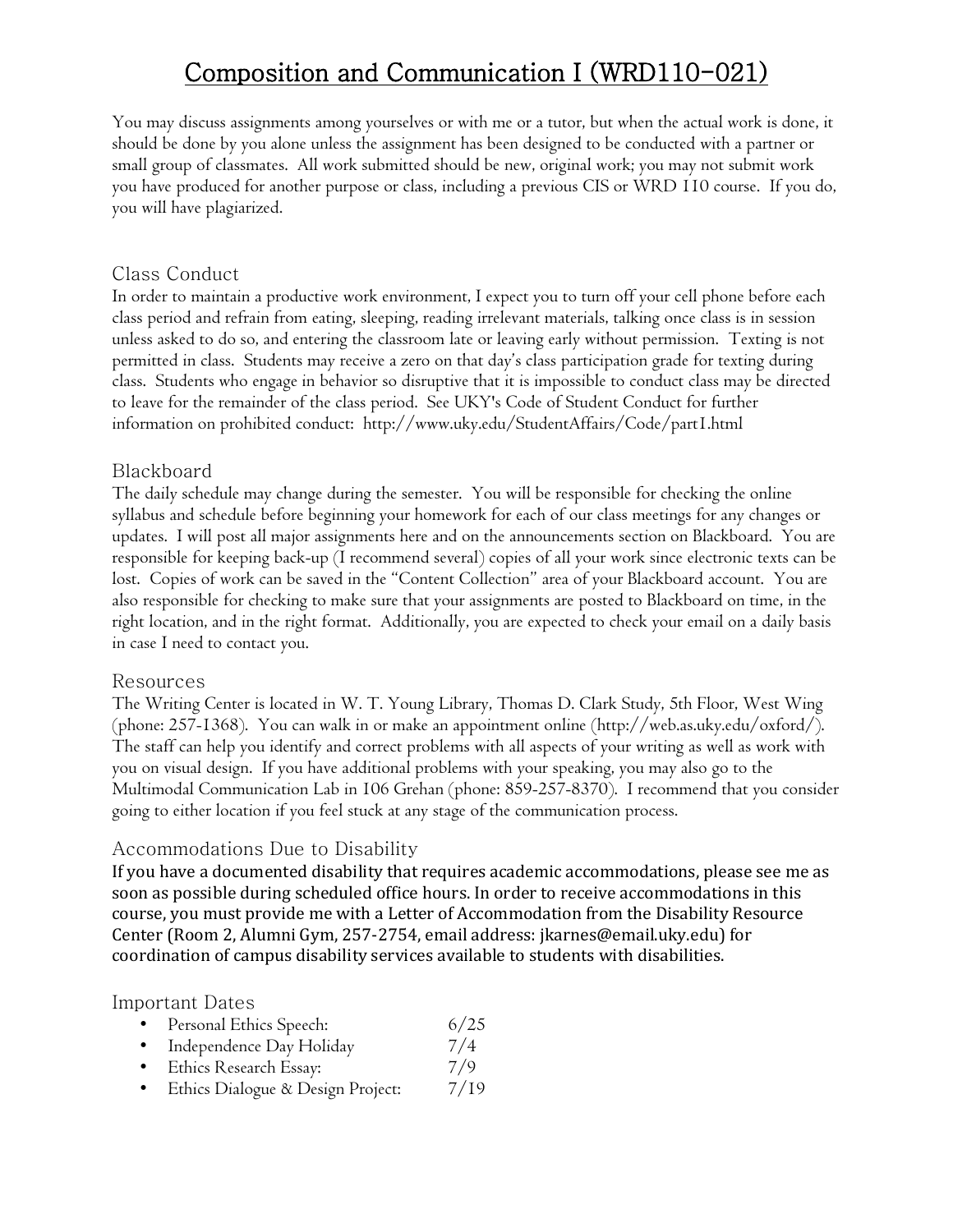### Project 1: Personal Ethics: "This I Believe"

This two-part project includes a speech on your personal view of ethics and a researched essay over a particular ethical issue. Both of these assignments are governed by the strategy of inquiry. Their goal is to be exploratory, rather than argumentative, in order to progress in your thought-models of ethics. Successful projects will demonstrate curious, thoughtful, and nuanced ideas, which, while still in process, attempt to avoid parroting back an unquestioned response.

#### Personal Ethics Speech

Content: In this speech, you will present how an ethical issue has influenced your personal beliefs. We will discuss the purview of ethics in class. You will then model your speech after the "This I Believe" examples we go over, keeping in mind that some of these more sparsely incorporate ethical components than your speech ought to. Illustrate why this particular beliefs is meaningful to you by giving examples. These illustrations may be either personal or amassed from outside reading, but you will want to contextualize them with your own lifestory regardless. You should include a significant or formative moment from your life which has helped shaped an ethical belief (e.g., how you were changed by a story, quote, book, song, person, event). So, in telling your own narrative of what ethics means to you, this speech should arrive at two places: a presentation of an ethical belief tailored to your own experience and a question about this ethical belief which still appears hazy. The process and product of this speech should both result from asking questions, so you will want to end with an angle which inquires into where this issue might lead you in the future.

Requirements: Besides having content which matches the above description, your speech should contain at least one outside source, orally cited during the speech. Your speech should take 4-6 minutes and show evidence of having been rehearsed. A Powerpoint or Prezi presentation is also required, containing 2-3 slides (not counting a title slide) of minimal, supporting content and no sentences unless in a quotation. A working outline will be due the week before the speech and a final, full-sentence outline due the day you present. You may use no more than 4 3x5 notecards (one-sided) during the speech, which may not contain full sentences except for quotations. You may <u>not</u> use the lectern for this speech. This speech is worth 15% of your final grade.

#### Ethics Research Essay

Content: Building on what you have begun to question in the personal ethics speech, you will now investigate an ethical issue through formal research. Your ethical issue should narrow to become more specific in this incarnation (for example, instead of studying poverty, I might study American urban homelessness). The goal is to find out what scholars—those who study your topic as a lifecalling—are saying about an issue that is important to you. Your opinion and knowledge of the issue should expand based on feedback from your peers and instructor, in addition to the research you do. This paper will be informative but much less personal than your speech. Focus on laying out the major aspects of this topic based on what you discover from researching, since as you research, the major ideas of any issue will surface.

Requirements: Focused on research, this paper should include at least 5 sources, 4 of which come from UK Library resources (book, journals, databases, etc.). In-text citations, a Works Cited page, and correct introduction and integration of sources are integral to a successful paper. The essay should have 1500-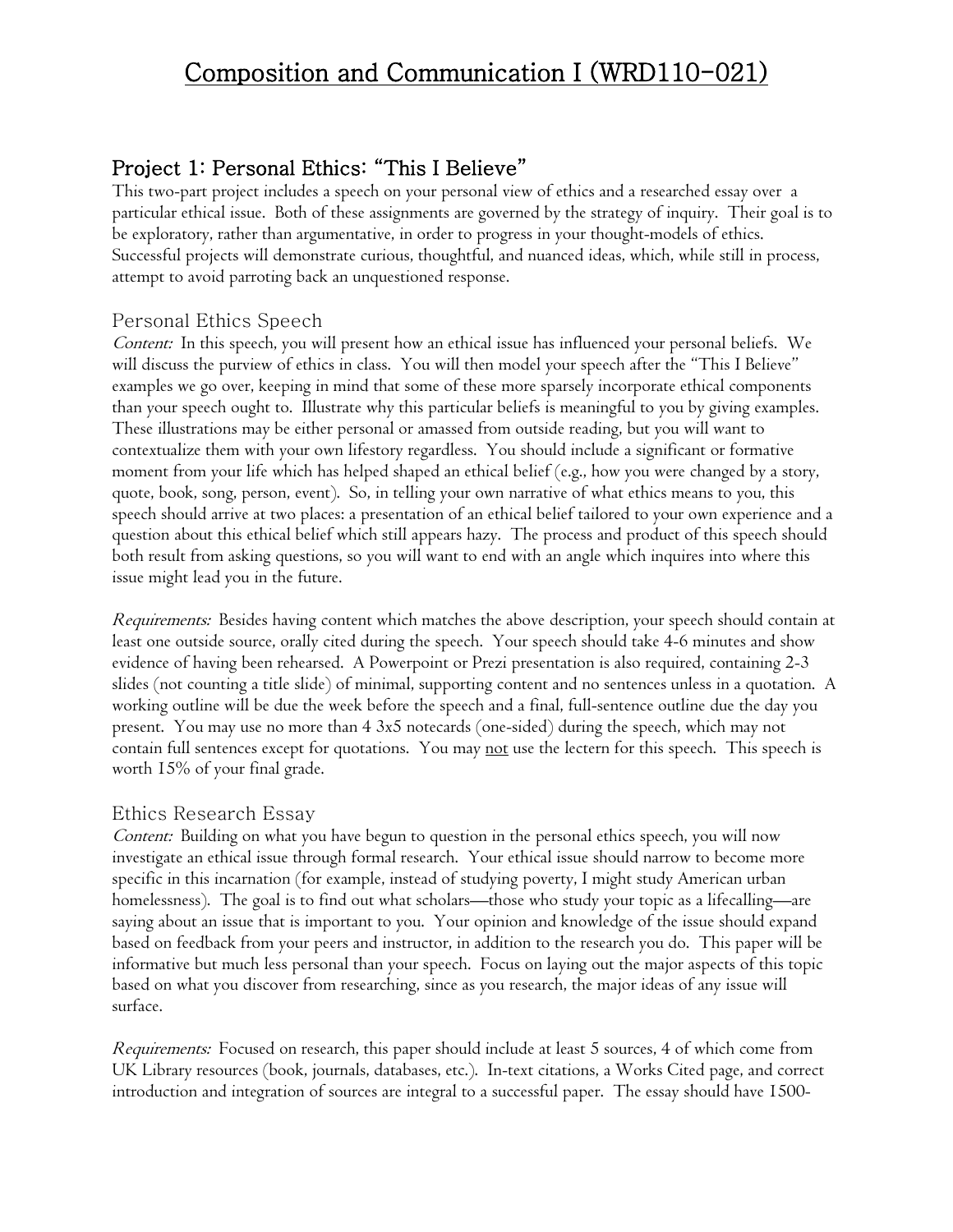2000 words (not counting Works Cited page). A 1000-word rough draft will be due a week before the final version. This paper is worth 20% of your final grade. Plagiarized papers will receive a zero.

### Project 2: Social Ethics: "This We Believe"

Turning from your own ethical concerns, the second speech-essay pair develops your ability to question through ideas with another person. Many great thinkers have noted the importance of relationships and social bonds as foundational for ethics. This single project will both engage you interpersonally through partner work and let you present your ideas, as you continue to revise them, with an added viewpoint, a counterpart with whom you must find resolution. Design also moves to the foreground in this assignment through your consideration of audience and composition in a specific context.

#### Ethical Dialogue & Design Project

Content: Working with a partner, you will take up both of your ethical issues and pair them together, discovering relationships and points of similarity and difference. The goal is to discover areas of overlap between the two topics that you might not have noticed before and to see your own topic in a new light. Your method will be to revise your two topics based on instructor feedback, discuss what the two issues have in common, compose a visually-appealing project which reflects the ethical dimensions and connections between your topics, and then present a cooperative dialogue in which you question how your ethical issues relate. One way to do this is to find a situation, location, organization, event, or web community to which both issues apply. In other words, locate a case study for the ethical issues and show how they interrelate in that place. For example, if your topic were the human right called "freedom of movement" and your partner's topic were homelessness in urban centers, you might discuss the rights of the homeless when they have been forced to leave a city which hosts the Olympics, such as was the case in the 1996 Atlanta Olympics. Another option is to show how both your ideas fit into a larger one. For example, if your topic were the ethics of euthanasia, and your partner's topic were the ethics of the right to bear arms, then you could both research and discuss the ethics of freedom.

Requirements: After deciding how the two topics match up, you and your partner will then collate your research together, craft a carefully designed document which showcases the ethical positions and their connections, and present a 6-8 minute dialogue which explains the relationship of both ethical issues. Your stance should be both informative and interrogative, giving information while also making inquiry into the topic using critical thinking skills. The two main parts are the design document and the dialogue.

DESIGN DOCUMENT: As this project is a cumulative application of what you have learned about ethics throughout the semester, it should contain the following sections:

- Definition of Ethics
- Context of Ethical Issues
- Parts of Ethical Issues
- Media Example
- Statement of Shared Beliefs
- Statement of Differing Beliefs
- Revision of Ethical View

The order of these sections, the inclusion of others, and the overall design of them are all up to you. Microsoft Publisher will be the platform for this document on which you should thematize your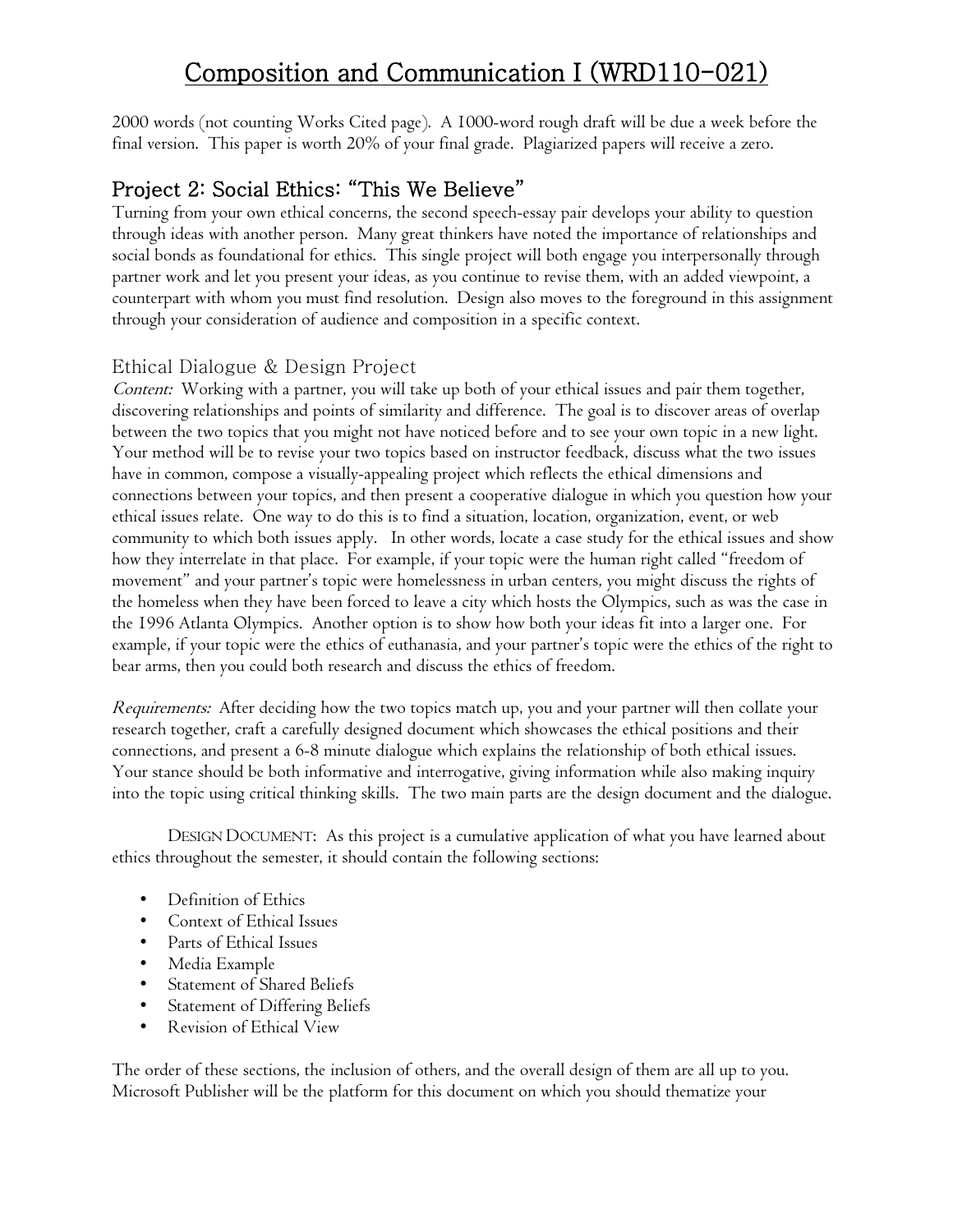composition. For example, if you are writing on the importance of the environment, you might have a motif which features green and brown and uses tree and plant shapes as sidebars. At least 5 visuals are required in addition to other design elements such as charts, diagrams, sidebars, pulled quotes, and imagetext overlaps. Good projects will be at least as visually dense as the examples we go over in class. You should include at least 6 sources in this paper, but citations should adapt to your design and need not be MLA. The final word count should be no fewer than 3500 words. Although you may not copy from previous work, you are encouraged to rework the same issues, demonstrating how your view has progressed. The design document portion is worth 20% of your final grade.

DIALOGUE: In the dialogue, you can present the ideas that have filled your design document. There should be at least 7 exchanges (in which each person speaks), and the exchanges should imitate those qualities of the dialogues we discuss in class. Oral citations are required whenever sources are employed, and each partner should refer to at least two sources during the dialogue. A successful dialogue appears impromptu even though it has been carefully designed. You should use the design project as part of your presentation, but you should not read from the document so much as take us through the ideas, pointing out how your visual design is relevant to the topic's discussion. You will submit a formal proposal to the class the week before the dialogues begin. A Q&A will follow the formal portion of your dialogue in which the class will be required to ask questions about your topic and you will respond from what you have learned. You may use no more than 4 3x5 notecards (one-sided), none of which may contain fullsentences unless they are in quotations from sources. This dialogue portion is worth 20% of your final grade, 10% of which comes from your individual work and 10% from the dialogue as a whole. Note that individual work includes drafts, outlines, peer review, individual speech delivery and content of lines, and individual use of audiovisuals. The dialogue as a whole includes the design and organization of the exchanges, the connections made between the two topics, and the Q&A.

### Course Schedule

The following course outline is subject to change. See Blackboard for more updated information.

#### Week 1 6/12-15

Tuesday AM

- Syllabus, Course introduction
- Speech anxiety

#### Tuesday PM

- Speech anxiety
- Ethics introduction
- Homework:
	- o Read "Sight into Insight" by Annie Dillard
	- o Read CDA 62-66, 252-3
	- o Prepare for quiz

Wednesday

- Questioning
- Developing ethical questions; analyzing ethics
- Homework: Prepare Feet-Wet Speech (worth 2 homework grades)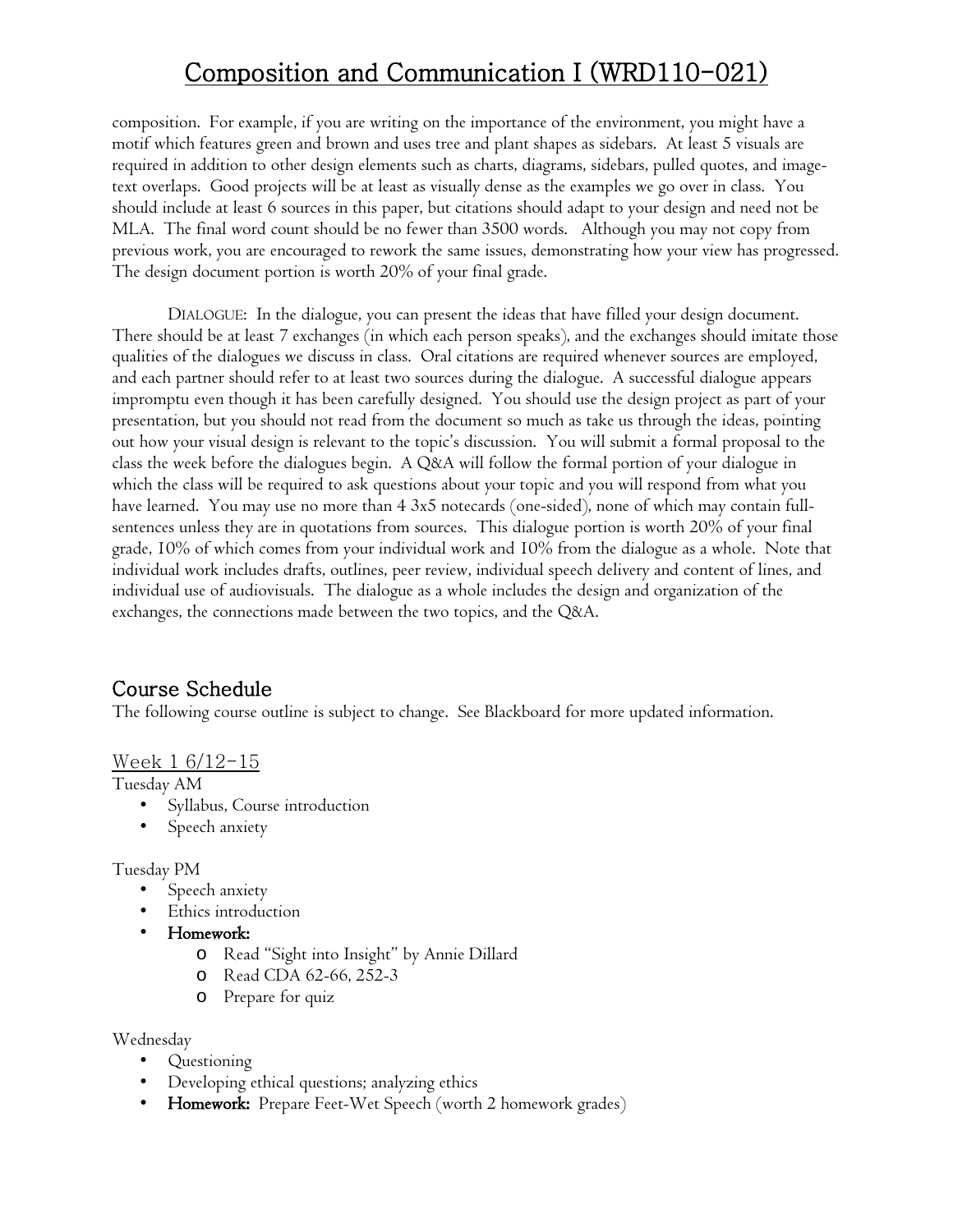#### Thursday AM

• Feet-wet speeches

#### Thursday PM

- "This I Believe" as model and object of analysis
- Introduction to Personal Ethics speech
- Homework: Listen to 4 "This I Believe" Speeches from
	- o <http://www.npr.org/series/4538138/this-i-believe>
	- o <http://thisibelieve.org/essays/listen/classic/>
	- o Write a 3-4 sentence paragraph analyzing each one and be prepared to discuss the ones you listened to

#### Friday

- Avoiding clichés in composition
- Developing ethics speech
- "This I Believe" examples discussion
- Homework:
	- o Read CDA 90-96, 223-33, possible quiz
	- o Write a paragraph discussing an ethical topic you might use for your speech

#### <u>Week 2 6/18-22</u>

#### Monday AM

- Discussion of ethics ideas
- Structure of paper

#### Monday PM

- Curiosity Exercise
- Powerpoint
- Homework: Read
	- o CDA 143-50,
	- o A Pocket Style Manual 87-103
	- o Possible quiz (due Wednesday)

Tuesday – no class, student advising conferences

#### Wednesday

- Introduction to web research
- Homework: Begin researching for speech: read and print a potential source

#### Thursday AM

- Discussion of sources
- In-class work

#### Thursday PM

- Outlining
- Sample student outlines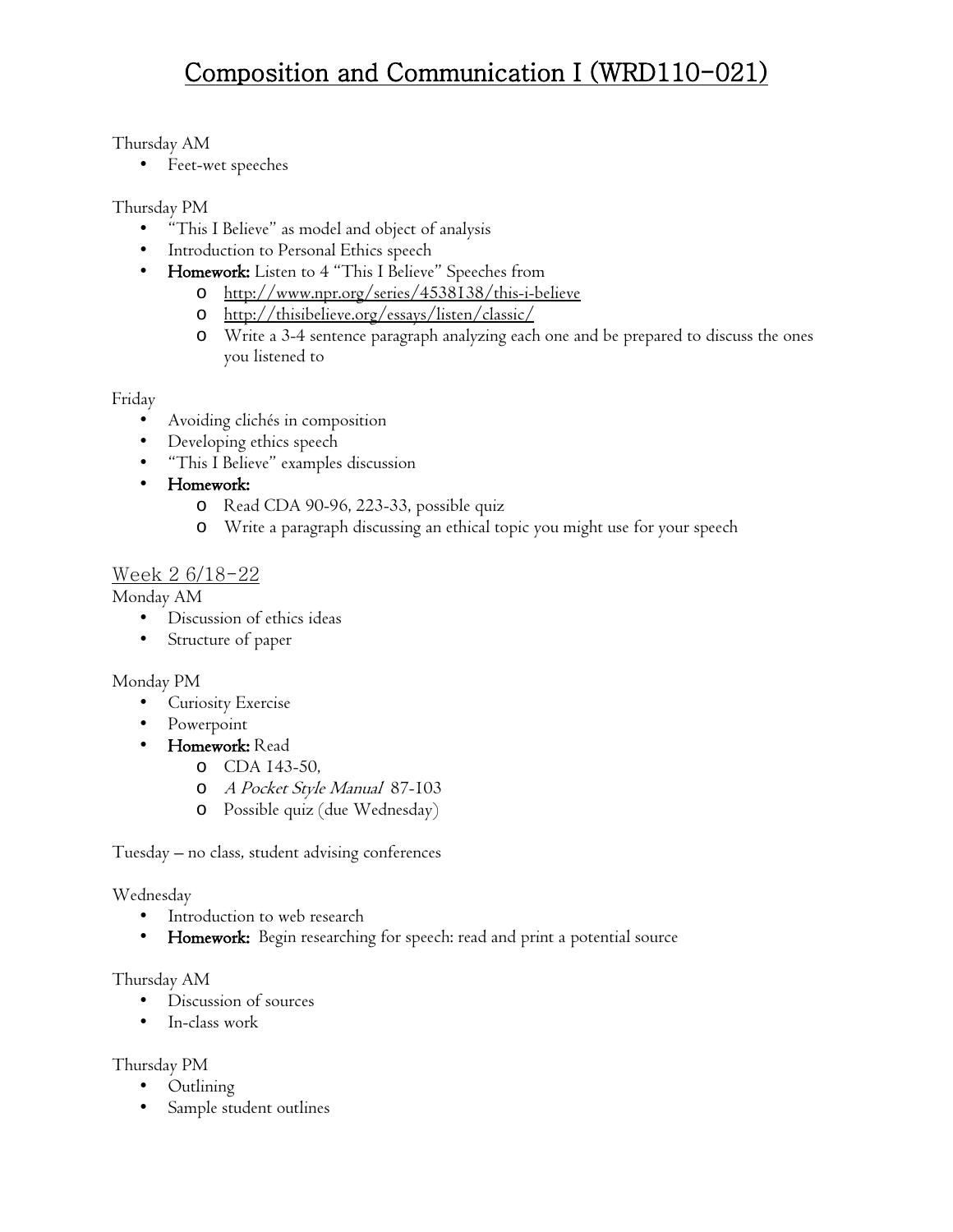#### • Homework:

- o Read CDA 239-55, possible quiz
- o Complete the outline that was begun in-class

#### Friday

- Outline peer review
- Public speaking skills
- Homework:
	- o Be prepared to give a full-length rehearsal of your speech (and be prepared to give the speech itself, if going)
	- o Rehearse speech
	- o Working outline due

#### Week 3 6/25-29

Monday AM

• Rehearsals

#### Monday PM

- Speeches
- Homework:
	- o Prepare for speech (if going)
	- o Read:
		- CDA 320-1 (on analysis)
		- The United Nations Universal Declaration of Human Rights: <http://www.un.org/en/documents/udhr/>
	- o Possible quiz

#### Tuesday AM

• Speeches

### Tuesday PM

- Introduction to social justice
- Homework: Read Jonathan Kozol, "Still Separate, Still Unequal," possible quiz

#### Wednesday

- Kozol
- Research skills
- Homework: Research:
	- o Determine what key terms you believe Kozol's essay falls under
	- o Search for these and find an article which broaches the same topic
	- o Print your article
	- o Read and annotate it and be prepared to discuss its main points with the class

#### Thursday AM

• Social justice and brainstorming ethical issues

#### Thursday PM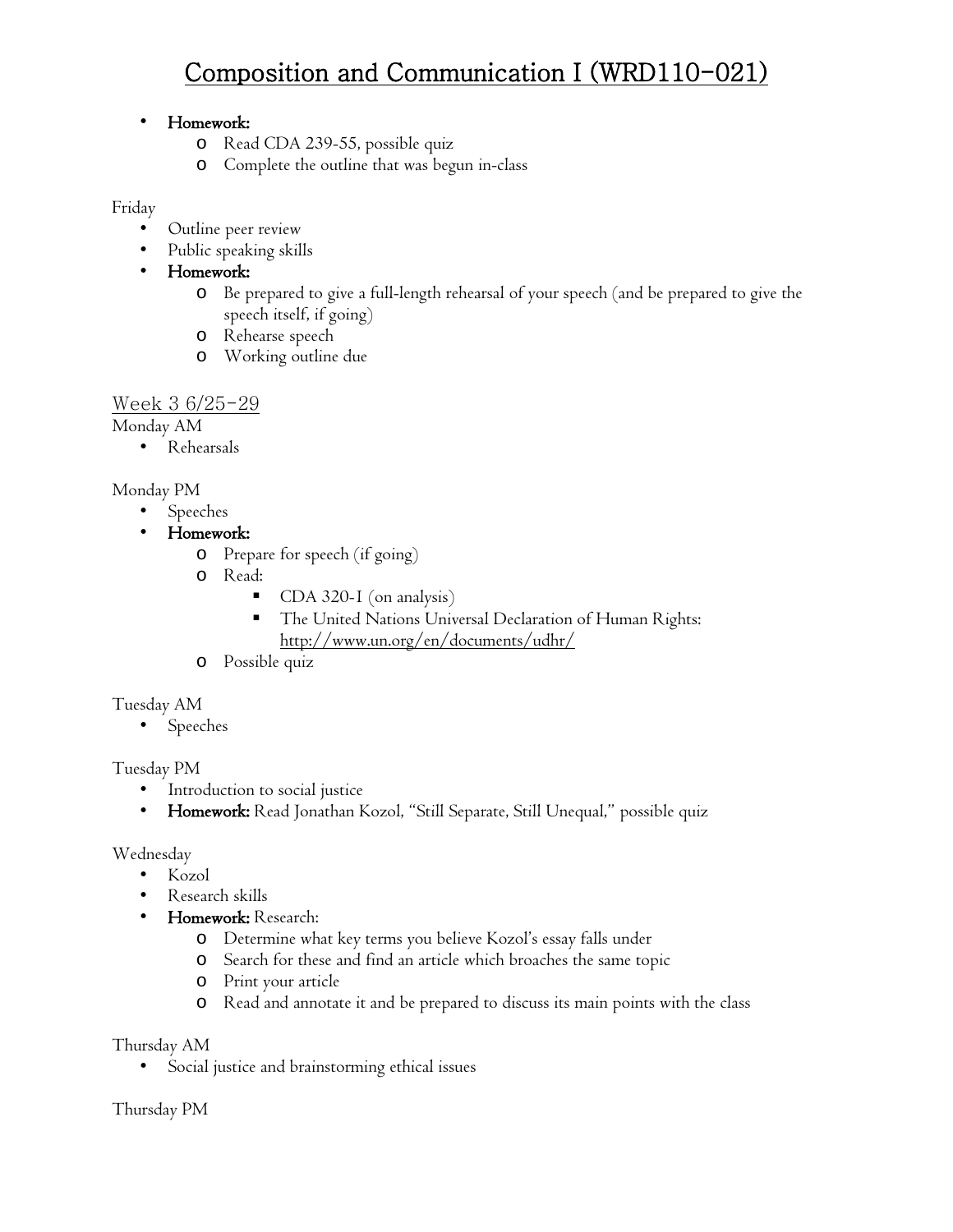- Annotation
- Homework:
	- o Read Jonathan Rauch, "Why Incendiary Speech Must Be Protected," possible quiz (due Thursday)
	- o Skim CDA 34-41

Friday – no class, student trip

Week 4 7/2-6

Monday AM

• Rauch discussion: Prejudice and Political Correctness Vs. Justice

#### Monday PM

- Research and thesis statements
- Model essay
- Homework:
	- o Draft an introductory paragraph with thesis statement if not finished in-class
	- o Print two sources for ethics essay and annotate them
	- o Read A Pocket Style Manual 104-118, 121-3

#### Tuesday AM

- Research and Revision
- Research: Introduction and Integration

#### Tuesday PM

- MLA
- Plagiarism
- Homework:
	- o Work on paper
	- o Read CDA 191-218, possible quiz
	- o 1000-word draft due

Wednesday – no class, Independence Day

#### Thursday AM

- Plagiarism quiz
- Writing skills

#### Thursday PM

- In-class work
- Homework:
	- o 1500-2000-word PRINTED rough draft due; bring scissors
	- o Read CDA 221, possible quiz

#### Friday

- Transitions
- Peer Review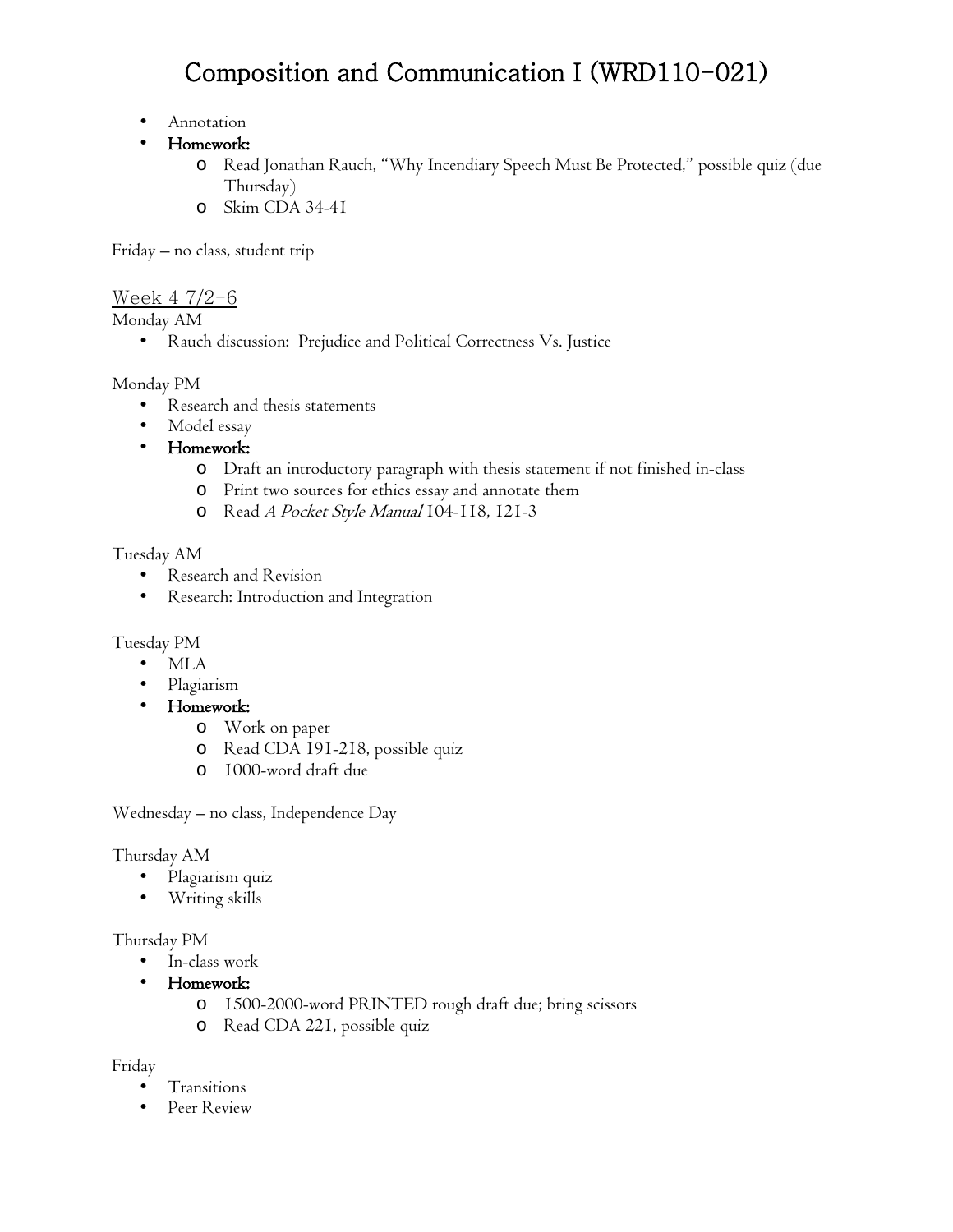o Final draft due, uploaded to BB by classtime Monday AM

#### Week 5 7/9-13

Monday AM

- Introduction to dialogue and design
- In-class reader's theater

#### Monday PM

- Tools of inquiry
- Discussion of final project
- Homework:
	- o Upload a link to a dialogue from a Youtube clip to Blackboard
	- o Work on Dialogue: Come up with a set of deadlines for your pair for dialogue and design project

#### Tuesday AM

- Dialogue discussion
- Design project structure

#### Tuesday PM

- Pair work: Dialogue composition and interpersonal skills
- Introduction to Microsoft Publisher
- Homework:
	- o Complete pair-assigned homework
	- o Read CDA 262-9 on design, possible quiz

#### Wednesday

- Design principles I (CARP)
- Pair work: Dialogue & Design composition
- Homework:
	- o Proposals due (be prepared to explain proposal to class)

#### Thursday AM

• Proposal presentations

#### Thursday PM

- Revision: revisiting questioning
- Ethics: revisiting principles
- Homework:
	- o Read CDA 270-304 on design, possible quiz

#### Friday

- Design principles II
- Homework: Read CDA 329-44, possible quiz

### Week 6 7/16-20